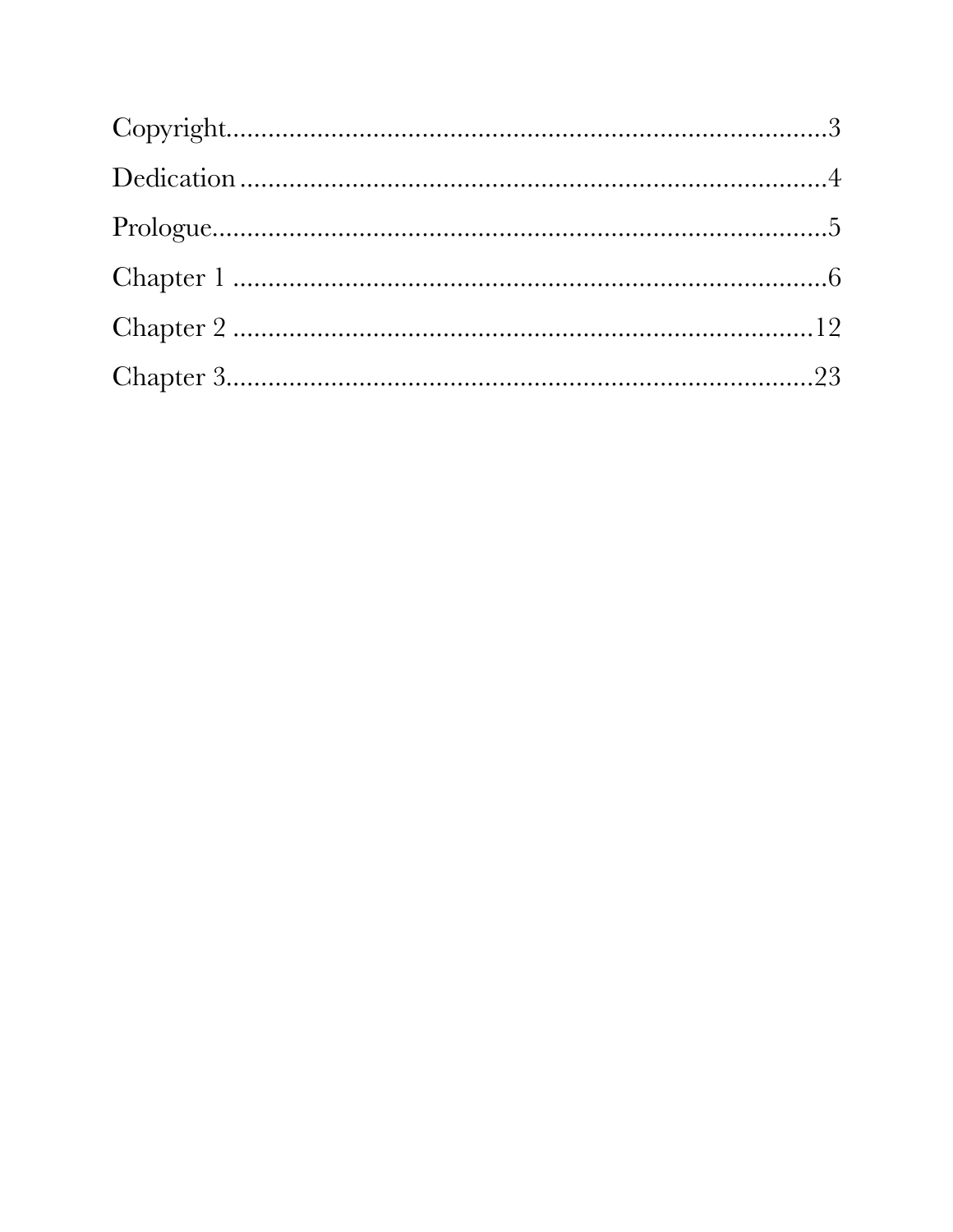# <span id="page-2-0"></span>Copyright

This is a work of fiction. Names, characters, places, and incidents are either the product of the author's imagination or are used fictitiously, and any resemblance to actual persons, living or dead, business establishments, events, or locales is purely coincidental.

*Copyright* © 2013 *Anna Zaires*

[www.annazaires.com](http://www.annazaires.com)

All rights reserved.

Except for use in a review, no part of this book may be reproduced, scanned, or distributed in any printed or electronic form without permission.

Published by Mozaika Publications, an imprint of Mozaika LLC.

Edited by Damon Lesky.

Cover design by Luna Oliveira.

e-ISBN: 978-0-9883913-2-1

ISBN: 978-0-9883913-3-8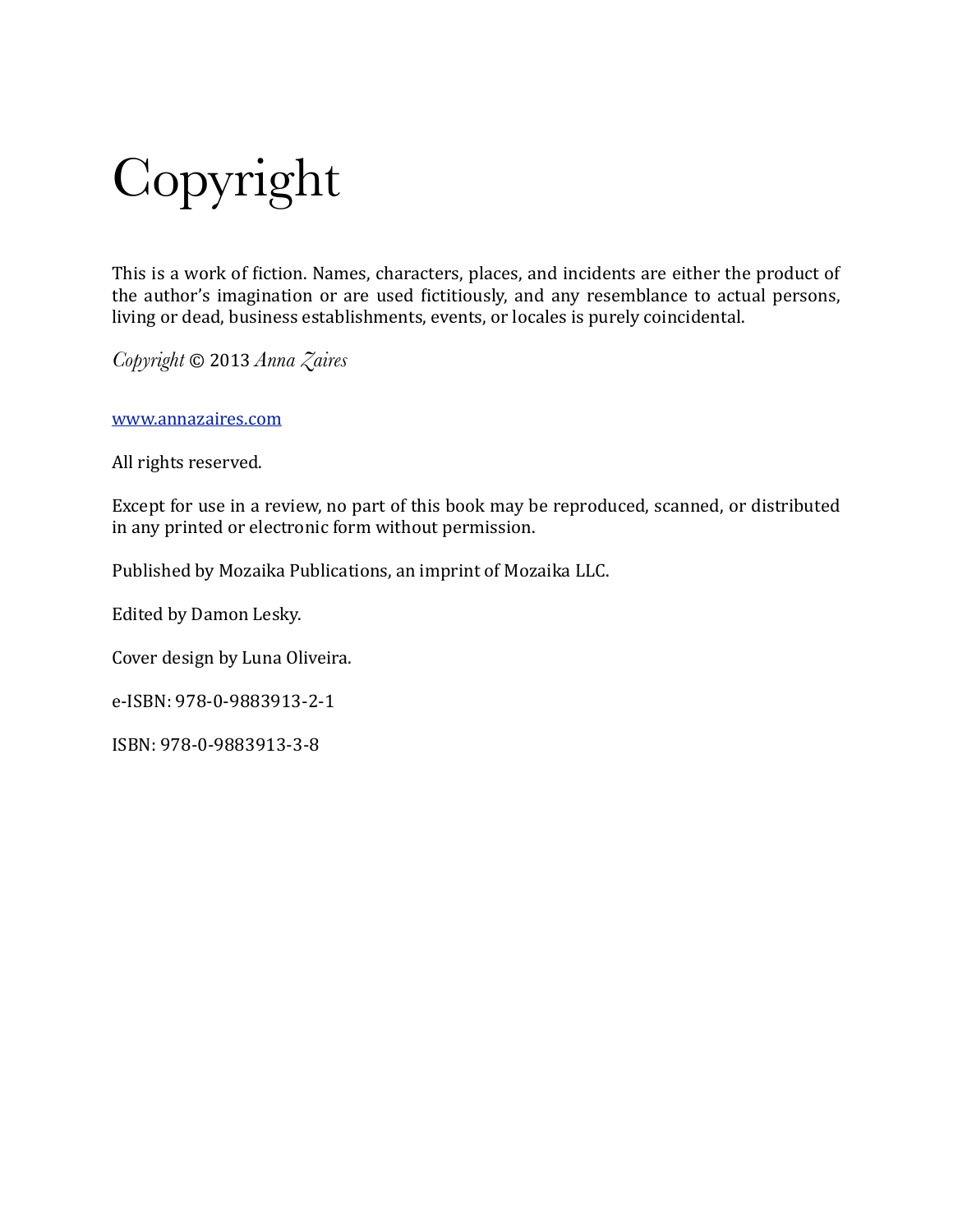## <span id="page-3-0"></span>Dedication

*I* would like to dedicate Close Obsession to my family, especially my husband, whose *tremendous patience and support made this book possible. (Thank you, sweetie, for putting up* with my own obsession and being such a wonderful partner and collaborator in the creation of this work!) As with Close Liaisons, most of the credit for plot development, scientific *elements, and general editing belongs to him.* 

*I* would also like to thank the rest of my family for being so wonderful and for always believing *in* me. I'm particularly grateful to my niece – the only other person I know who loves romance novels – for reading my first book and letting me know how AWESOME she thought it was.

And again, I would like to give special thanks to my friends T and L for being my beta readers *and proofreaders. You girls are the best!*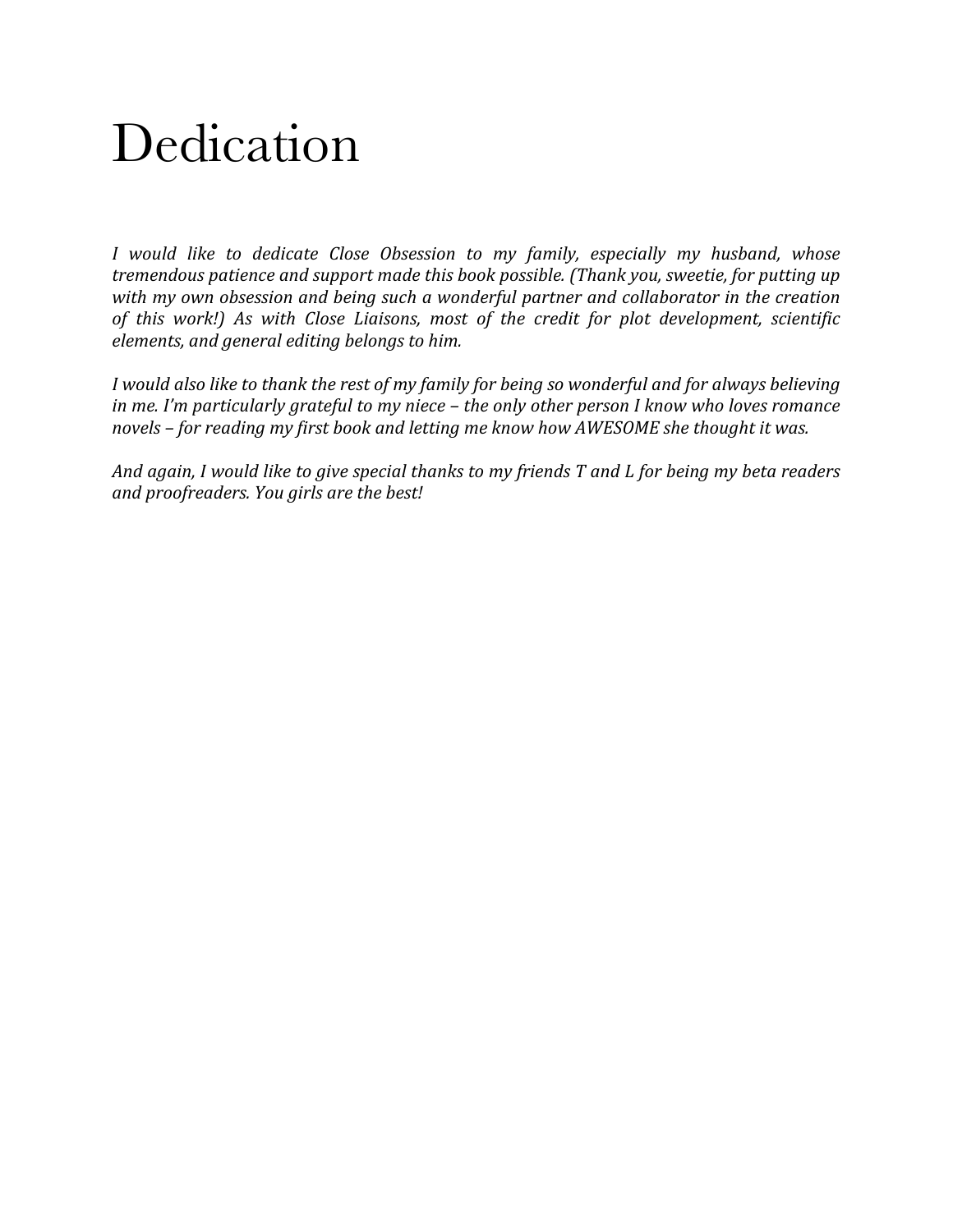#### <span id="page-4-0"></span>Prologue

The Krinar stared at the image in front of him, his hands clenching into fists.

The three-dimensional hologram showed Korum and the guardians approaching the hut on the beach. One of the guardians raised his arm, and the hut blew into pieces, fragments of wood flying everywhere. The fragile human-built structure was clearly no match for the basic nano-blast weapon all guardians carried with them.

The K raised his hand and the image shifted, the flying recording device approaching the wreckage to take a closer look. He didn't worry that the device would be spotted; it was smaller than a mosquito and had been designed by Korum himself.

No, the device was perfect for this task.

As it hovered over the hut, the K could see the drama playing out in the basement, which had been exposed by the blast. The guardians jumped down there, while Korum appeared to be carefully studying the remnants of the hut above ground.

Of course, the K thought, his nemesis would be thorough. Korum would want to make sure nothing and no one escaped from the scene.

The Keiths – the K had started calling them by that name in his mind as well – were panicking, and Rafor stupidly attacked one of the guardians. A foolish move on his part, the K thought dispassionately, watching as the invisible protective shield surrounding the guardians repelled the attack. Now the black-haired Krinar male was jerking uncontrollably on the floor, his nervous system fried from contact with the deadly shield. Had he been human, he would've died instantly.

The guardians didn't let him suffer for long. At the command from their leader, one of the guardians swiftly knocked Rafor unconscious with the stun weapon embedded in his fingers.

The other Keiths were smart enough to avoid Rafor's fate and simply stood there as the silvery crime-collars were locked into place around their necks. They looked angry and defiant, but there was nothing they could do. They were now prisoners, and they would be judged by the Council for their crime.

After a couple of minutes, Korum jumped down into the basement as well, and the K could see that his enemy was furious. He'd known he would be. The Keiths were as good as gone; Korum would show them no mercy.

Sighing, the K switched off the image. He would watch it in greater detail later. For now, he had to figure out some other way to neutralize Korum and implement his plan.

The future of Earth depended on it.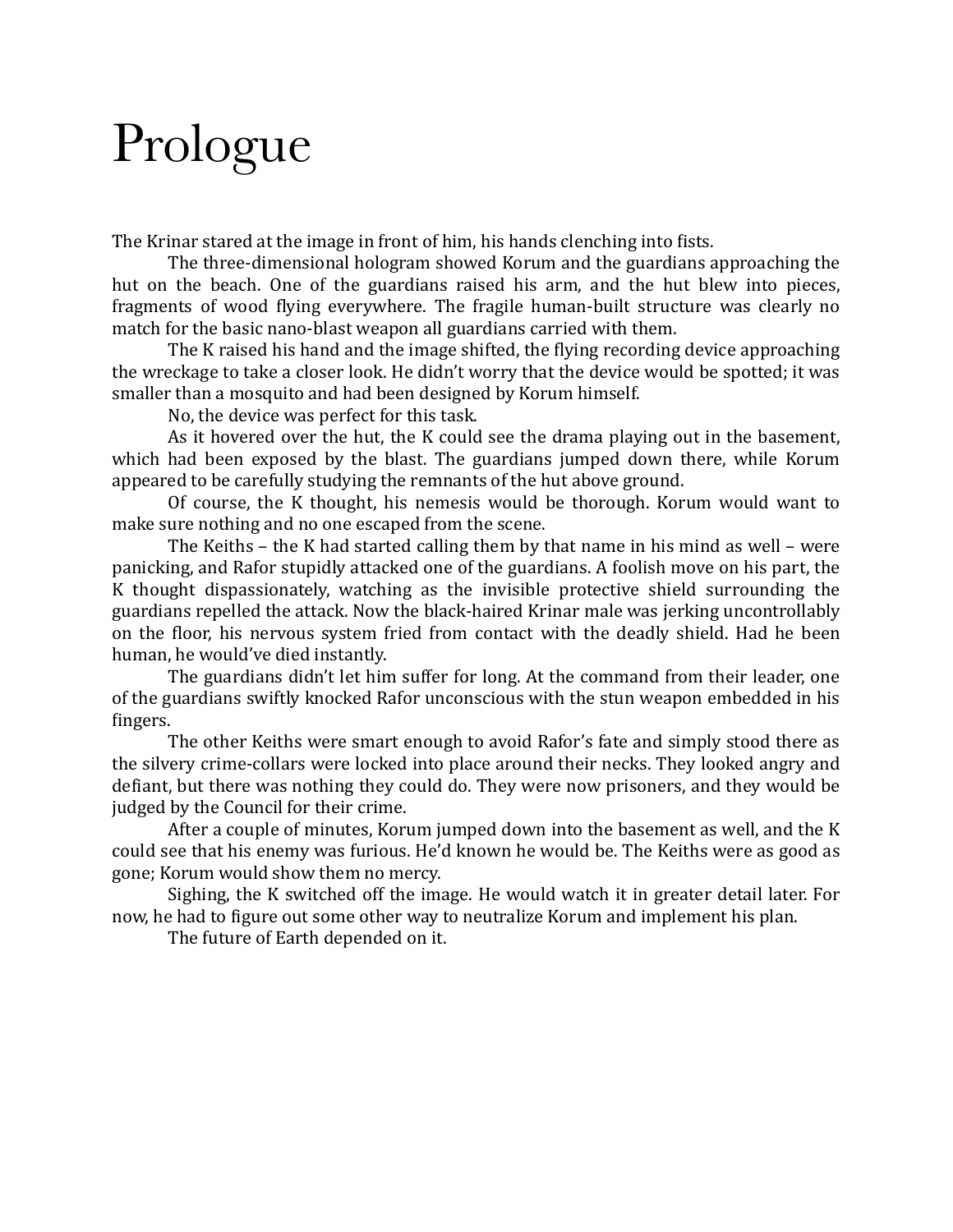## <span id="page-5-0"></span>Chapter 1

"Welcome home, darling," Korum said softly as the green landscape of Lenkarda appeared beneath their feet, and the ship landed as quietly as it had taken off.

Her heart hammering in her chest, Mia slowly got up off the seat that had cradled her body so comfortably. Korum was already up, and he extended his hand to her. She hesitated for a second, and then accepted it, clutching his palm with a death grip. The lover she'd thought of as the enemy for the past month was now her only source of comfort in this strange land.

They exited the aircraft and walked a few steps before Korum stopped. Turning back toward the ship, he made a small gesture with his free hand. All of a sudden, the air around the pod began to shimmer, and Mia again heard the low humming sound that signified nanomachines at work.

"You're building something else?" she asked him, surprised.

He shook his head with a smile. "No, I'm un-building."

And as Mia watched, layers of ivory material appeared to peel off the surface of the ship, dissolving in front of her eyes. Within a minute, the ship was gone in its entirety, all of its components turning back into the individual atoms from which they'd been made back in New York.

Despite her stress and exhaustion, Mia couldn't help but marvel at the miracle she'd just witnessed. The ship that had just brought them thousands of miles in a matter of minutes had completely disintegrated, as though it had never existed in the first place. "Why did you do that?" she asked Korum. "Why un-build it?"

"Because there's no need for it to exist and take up space right now," he explained. "I can create it again whenever we need to use it."

It was true, he could. Mia had witnessed it herself only a few minutes ago on the rooftop of his Manhattan apartment. And now he had un-created it. The pod that had transported them here no longer existed.

As the full implications of that hit her, her heart rate spiked again, and she suddenly found it hard to breathe.

A wave of panic washed over her.

She was now stranded in Costa Rica, in the main  $K$  colony – completely dependent on Korum for everything. He had made the ship that had brought them there, and he had just unmade it. If there was another way out of Lenkarda, Mia didn't know about it.

What if he had lied to her earlier? What if she would never see her family again?

She must've looked as terrified as she felt because Korum squeezed her hand gently. The feel of his large, warm hand was oddly reassuring. "Don't worry," he said softly. "It will be all right, I promise."

Mia focused on taking deep breaths, trying to beat back the panic. She had no choice but to trust him now. Even back in New York, he could do anything he wanted with her. There was no reason for him to make her promises that he didn't intend to keep.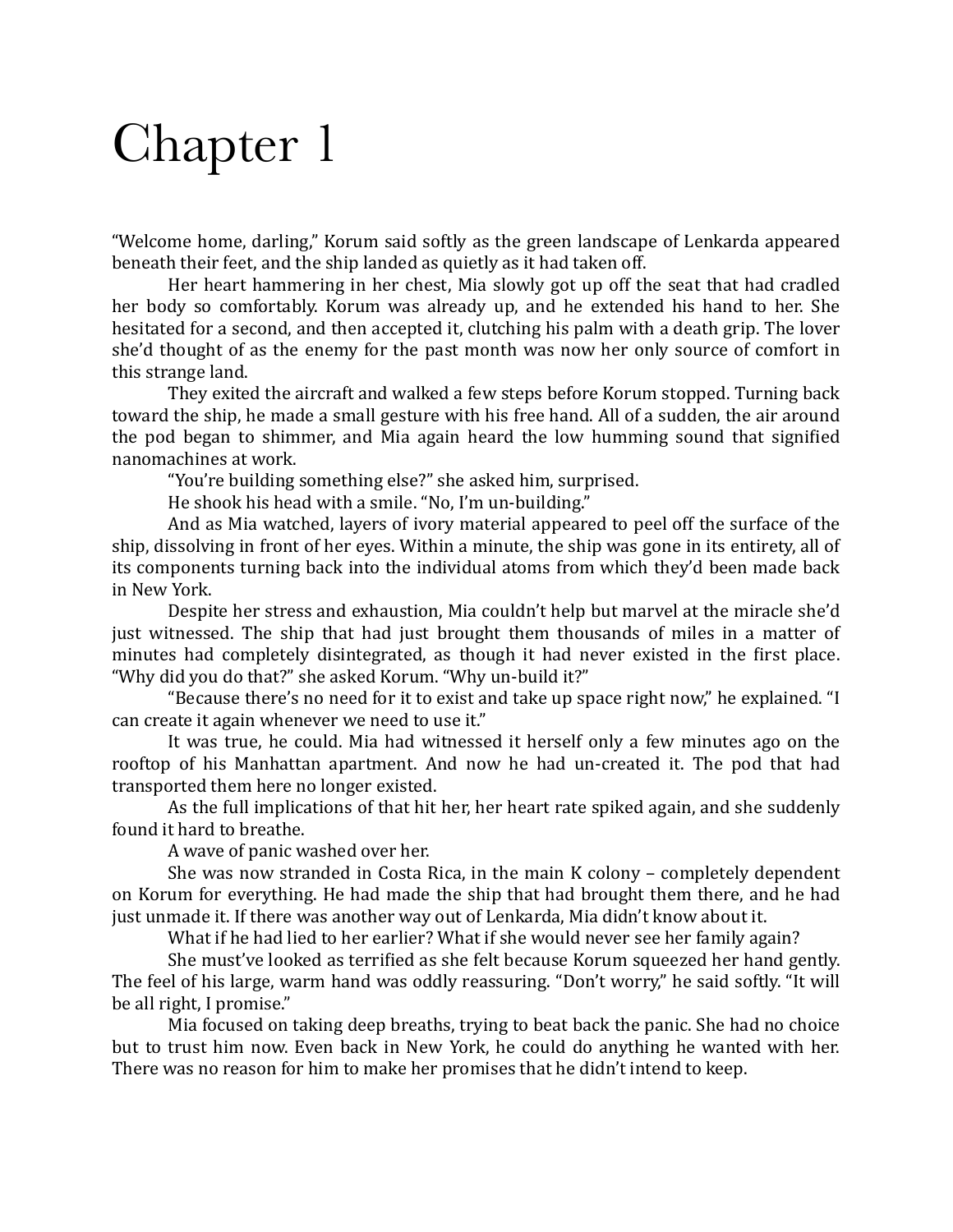Still, the irrational fear gnawed at her insides, adding to the unsavory brew of emotions boiling in her. The knowledge that Korum had been manipulating her all along, using her to crush the Resistance, was like acid in her stomach, burning her from the inside. Everything he'd done, everything he'd said – it had all been a part of his plan. While she had been agonizing over spying on him, he had probably been secretly laughing at her pathetic attempts to outwit him, to help the cause he'd known was doomed to failure from the very beginning.

She felt like such an idiot now for going along with everything the Resistance had told her. It had seemed to make so much sense at the time; she'd felt so noble helping her kind fight against the invaders who had taken over her planet. And instead, she'd unwittingly participated in a power grab by a small group of Ks.

Why hadn't she stopped to think, to fully analyze the situation?

Korum had told her that the entire Resistance movement had been wrong, completely misguided in their mission. And despite herself, Mia had believed him.

The Ks hadn't killed the freedom fighters who had attacked their Centers – and that simple fact told her a lot about the Krinar and their views on humans. If the Ks had truly been the monsters the Resistance portrayed them to be, none of the fighters would have survived.

At the same time, she didn't fully trust Korum's explanation of what a charl was. When John had spoken about his kidnapped sister, there had been too much pain in his voice for it all to be a lie. And Korum's own actions toward her fit much better with John's explanation than with his own. Her lover had denied that the Ks kept humans as their pleasure slaves, yet he'd given her very little choice about anything in their relationship thus far. He had wanted her, and, just like that, her life was no longer her own. She'd been swept off her feet and into his TriBeCa penthouse – and now here she was, in the K Center in Costa Rica, following him toward some unknown destination.

As much as she dreaded the answer to her question, she had to know. "Is Dana here?" Mia asked carefully, not wanting to provoke his temper. "John's sister? John said she's a charl in Lenkarda . . ."

"No," Korum said, shooting her an unreadable look. "John was misinformed – I'm guessing, deliberately  $-$  by the Keiths."

"She's not a charl?"

"No, Mia, she was never a charl in the true sense of the word. She was what you would call a xeno - a human obsessed with all things Krinar. Her family never knew that. When she met Lotmir in Mexico, she begged to go with him, and he agreed to take her for some period of time. The last I heard, she got someone else to take her to Krina. I imagine she's quite happy there, given her preferences. As to why she left without a word to her family, I think it probably has something to do with her father."

"Her father?"

"Dana and John haven't had a very happy childhood," Korum said, and she could feel his hand tightening on hers. "Their father is someone who should've been exterminated long ago. Based on the intelligence we've gathered about your Resistance contact, John's father has a particular fetish that involves very young children  $-$ "

"He's a pedophile?" Mia asked quietly, bile rising in her throat at the thought.

Korum nodded. "Indeed. I believe his own children were the primary recipients of his affections."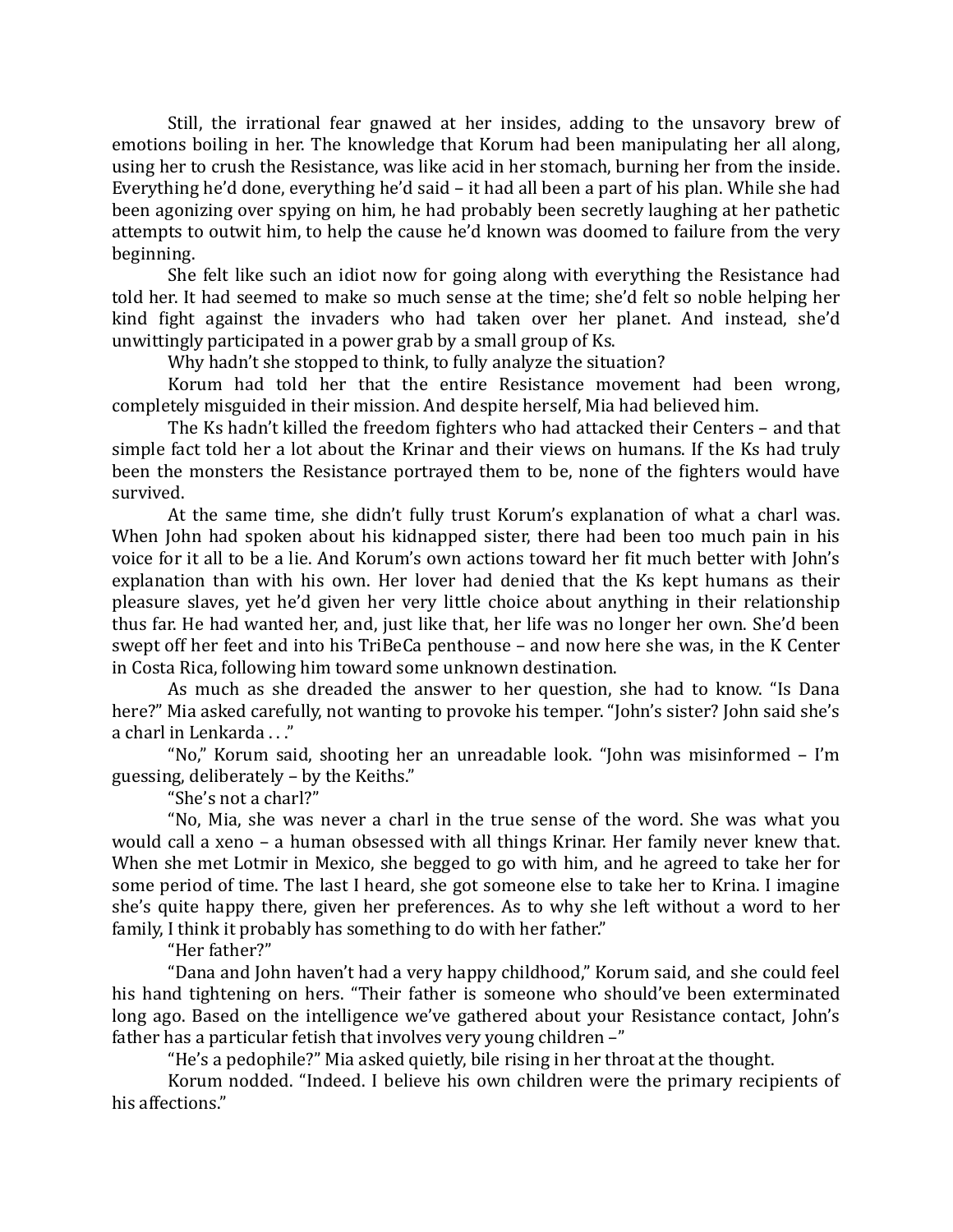Sickened and filled with intense pity for John and Dana, Mia looked away. If this was true, then she couldn't blame Dana for wanting to get away, to leave everything connected with her old life behind. Although Mia's own family was normal and loving, she'd had some interactions with victims of domestic and child abuse as part of her internship last summer. She knew about the scars it left on the child's psyche. When they got older, some of these children turned to drugs or alcohol to dull their pain. Dana had apparently turned to sex with Ks.

Of course, this was assuming that Korum wasn't lying to her about the whole thing.

Thinking about it, Mia decided that he probably wasn't. Why would he need to? It's not like she could break up with him even if she found out that Dana was held here against her will.

"And what about John?" she asked. "Is he all right? And Leslie?"

"I assume so," he said, and his voice was noticeably cooler. "Neither one has been captured vet."

Relieved, Mia decided to leave it at that. She had a suspicion that talking to Korum about the Resistance was not the smartest course of action for her right now. Instead, she refocused on their surroundings.

"Where are we going?" she asked, looking around. They were walking through what seemed like an untouched forest. Twigs and branches crunched under her feet, and she could hear nature sounds everywhere – birds, some kind of buzzing insects, rustling leaves. She had no idea what he had in mind for the rest of the day, but she just wanted to bury her head under a blanket and hide for several hours. This morning's events and the resulting emotional upheaval had left her completely drained, and she badly needed some quiet time to come to terms with everything that happened.

"To my house," Korum replied, turning his head toward her. There was a small smile on his face again. "It's only a short walk from here. You'll be able to relax and get some rest once we're there."

Mia shot him a suspicious look. His answer was uncannily close to what she had just been thinking. "Can you read my mind?" she asked, horrified at the possibility.

He grinned, showing the dimple on his left cheek. "That would be nice  $-$  but no. I just know you well enough by now to see when you're exhausted."

Relieved, Mia nodded and focused on putting one foot in front of another as they walked through the forest. Despite everything, that dazzling smile of his sent a warm sensation all throughout her body.

*You're an idiot, Mia*. 

How could she still feel like this after what he had put her through, after he had manipulated her like that? What kind of a person was she, to fall in love with an alien who had completely taken over her life?

She felt disgusted with herself, yet she couldn't help it. When he smiled like that, she could almost forget everything that happened in the sheer joy of simply being with him. Underneath all the bitterness, she was fiercely glad that the Resistance had failed - that he was still in her life.

Her thoughts kept turning to what he'd said earlier  $\dots$  to his admission that he'd grown to care for her. He hadn't intended for it to happen, he'd said, and Mia realized that she'd been right to fear and resist him in the beginning  $-$  that he had indeed regarded her as a plaything at first, as a little human toy he could use and discard at his leisure. Of course,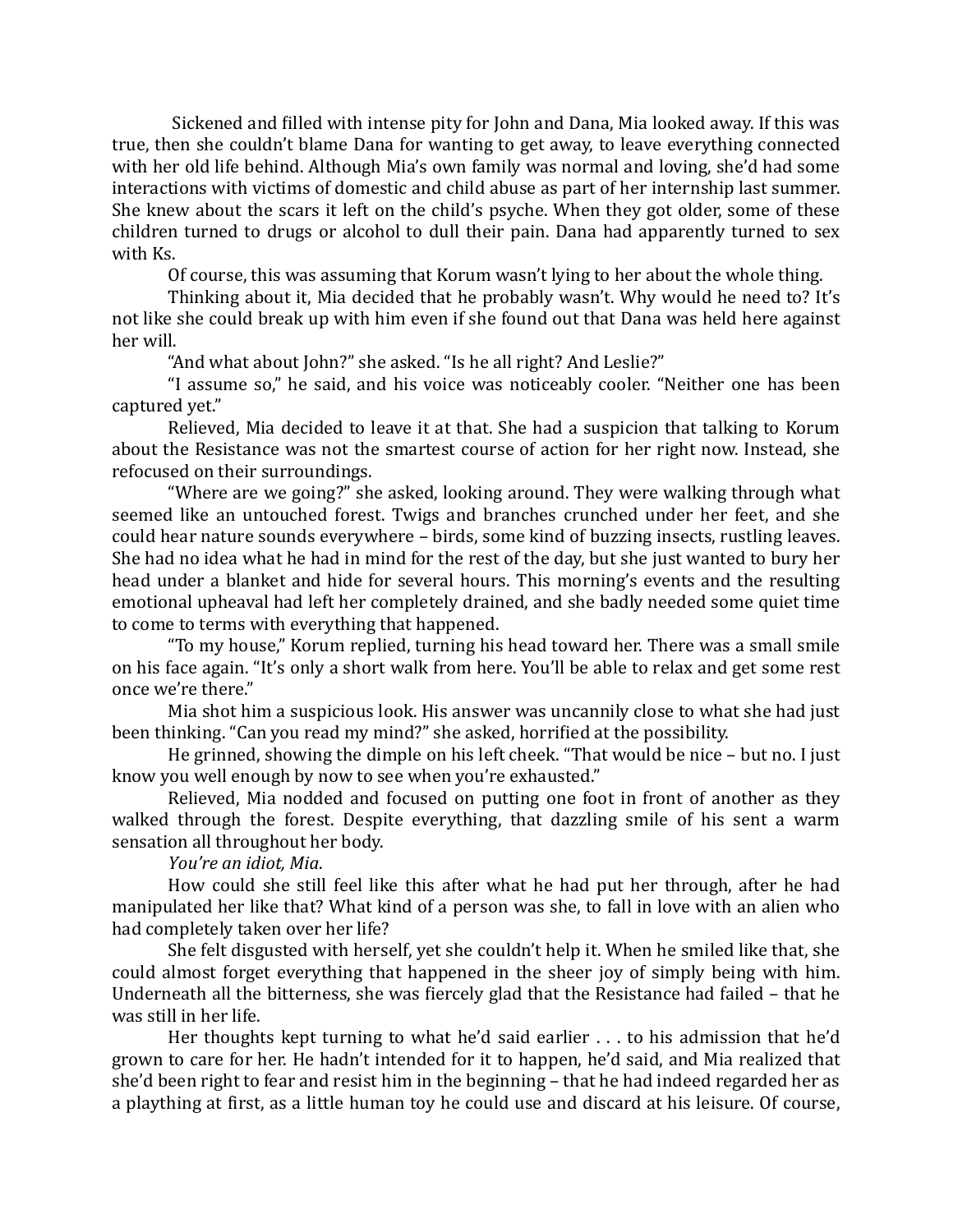"caring" was far from a declaration of love, but it was more than she'd ever expected to hear from him. Like a balm applied to a festering wound, his words made her feel just a tiny bit better, giving her hope that maybe it would be all right after all, that maybe he would keep his promises and she would see her family again -

A squishy sensation under her foot jerked her out of that thought. Startled, Mia looked down and saw that she had stepped on a large, crunchy bug. "Eww!"

"What's the matter?" Korum asked, surprised.

"I just stepped on something," Mia explained in disgust, trying to wipe her sneaker on the nearest patch of grass.

He looked amused. "Don't tell me . . . Are you afraid of insects?"

"I wouldn't say afraid, necessarily," Mia said cautiously. "It's more that I find them really gross."

He laughed. "Why? They're just another set of living creatures, just like you and me."

Mia shrugged and decided against explaining it to him. She wasn't sure she fully understood it herself. Instead, she resolved to pay closer attention to her surroundings. Despite growing up in Florida, she wasn't really comfortable with tropical nature in its raw form. She much preferred neatly paved paths in beautifully landscaped parks, where she could sit on a bench and enjoy the fresh air with minimal bug encounters.

"You don't have any roads or sidewalks?" she asked Korum with consternation, jumping over what looked like an ant hill.

He smiled at her indulgently. "No. We like our environment to be as close to its original state as possible."

Mia wrinkled her nose, not liking that at all. Her sneakers were already covered with dirt, and she was thankful that the wet season in Costa Rica had not officially begun yet. Otherwise, she imagined they would be trekking through swampland. Given the highly advanced state of Krinar technology, she found it strange that they chose to live in such primitive conditions.

A minute later, they entered another clearing, a much larger one this time. An unusual cream-colored structure stood in the middle. Shaped like an elongated cube with rounded corners, it had no windows or doors – or any visible openings at all.

"This is your house?"

Mia had seen structures like this one on the three-dimensional map in Korum's office earlier today. They'd looked very strange and alien to her from a distance, and that impression was even stronger now that she was standing next to one. It just looked so incredibly *foreign*, so different from anything she'd ever seen in her life.

Korum nodded, leading her toward the building. "Yes, this is my home - and now it's yours too."

Mia swallowed nervously, her anxiety growing at the last part of his statement. Why did he keep saying that? Did he really intend for her to live here permanently? He'd promised to bring her back to New York to finish her senior year of college, and Mia desperately clung to that thought as she stared at the pale walls of the house looming in front of her.

As they approached, a part of the wall suddenly disintegrated in front of them, creating an opening large enough for them to walk through.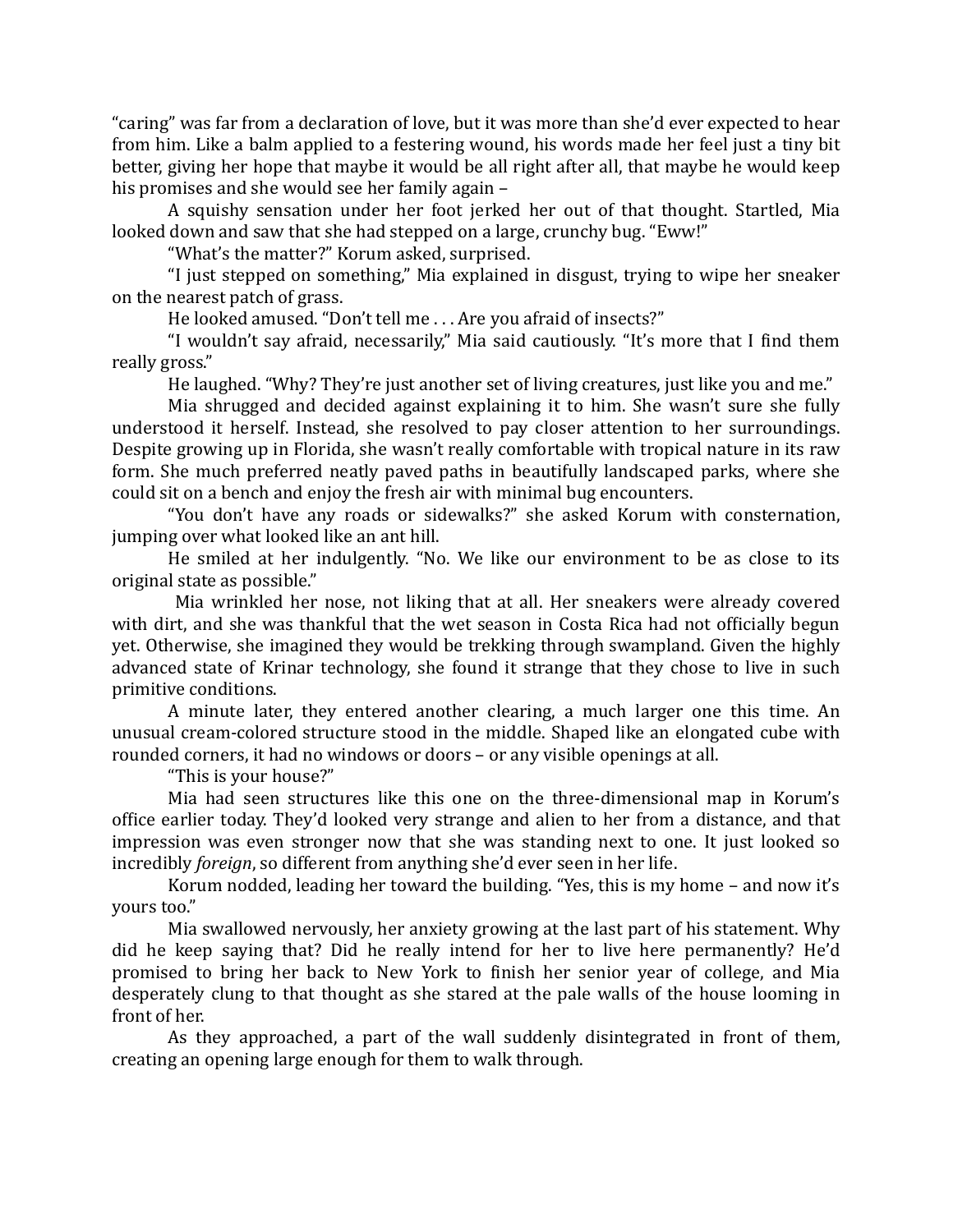Mia gasped in surprise, and Korum smiled at her reaction. "Don't worry," he said. "This is an intelligent building. It anticipates our needs and creates doorways as needed. It's nothing to be afraid of."

"Will it do that for anyone or just you?" Mia asked, stopping before the opening. She knew it was illogical, her reluctance to go in. If Korum intended to keep her prisoner, there was nothing she could do about it – she was already in an alien colony with no way to escape. Still, she couldn't bring herself to voluntarily enter her new "home" unless she was sure she could leave it on her own.

Apparently intuiting the source of her concern, Korum gave her a reassuring look. "It will do it for you as well. You'll be able to go in and out whenever you want, although it might be best if you stayed close to me for the first few weeks  $\dots$  at least until you get used to our way of life and I have a chance to introduce you to others."

Exhaling in relief, Mia looked up at him. "Thanks," she said quietly, some of her panic fading. Maybe being here wouldn't be so bad after all. If he really did bring her back to New York at the end of summer, then her sojourn in Lenkarda might prove to be exactly that  $-$  a couple of months spent at an incredible place that few humans could even imagine, with the extraordinary creature she'd fallen in love with.

Feeling slightly better about the situation, Mia stepped through the opening, entering a Krinar dwelling for the first time.

The sight that greeted her inside was utterly unexpected.

Mia had been bracing for something alien and high-tech – maybe floating chairs similar to the ones in the ship that had transported them here. Instead, the room looked just like Korum's penthouse back in New York, right down to the plush cream-colored couch. Mia flushed at the memory of what had taken place on that couch just a little while ago. Only the walls were different; they seemed to be made of the same transparent material as the ship, and she could see the greenery outside instead of the Hudson River.

"You have the same furniture here?" she asked in surprise, letting go of his hand and taking a step forward to gape at the strange sight. She couldn't imagine that furniture stores made deliveries to K Centers – but then he could probably just conjure up whatever he wanted using their nanotechnology.

"Not exactly," Korum said, smiling at her. "I set this up ahead of your arrival. I thought it might be easier for you to acclimate if you could relax in familiar surroundings for the first couple of weeks. After you feel more comfortable here, I can show you how I usually live."

Mia blinked at him. "You set it up just for me? When?"

Even with rapid fabrication  $-$  or whatever Korum had called the technology that let him make things out of nothing – he probably still needed a little time to do all this. When would he have had a chance to even think about this, given the events of this morning? She tried to picture him making a couch while capturing the Keiths and almost snickered out loud.

"A little while ago," Korum said ambiguously, shrugging a little.

Mia frowned at him. "So  $\dots$  not today?" For some reason, the timing of this gesture seemed important.

"No, not today."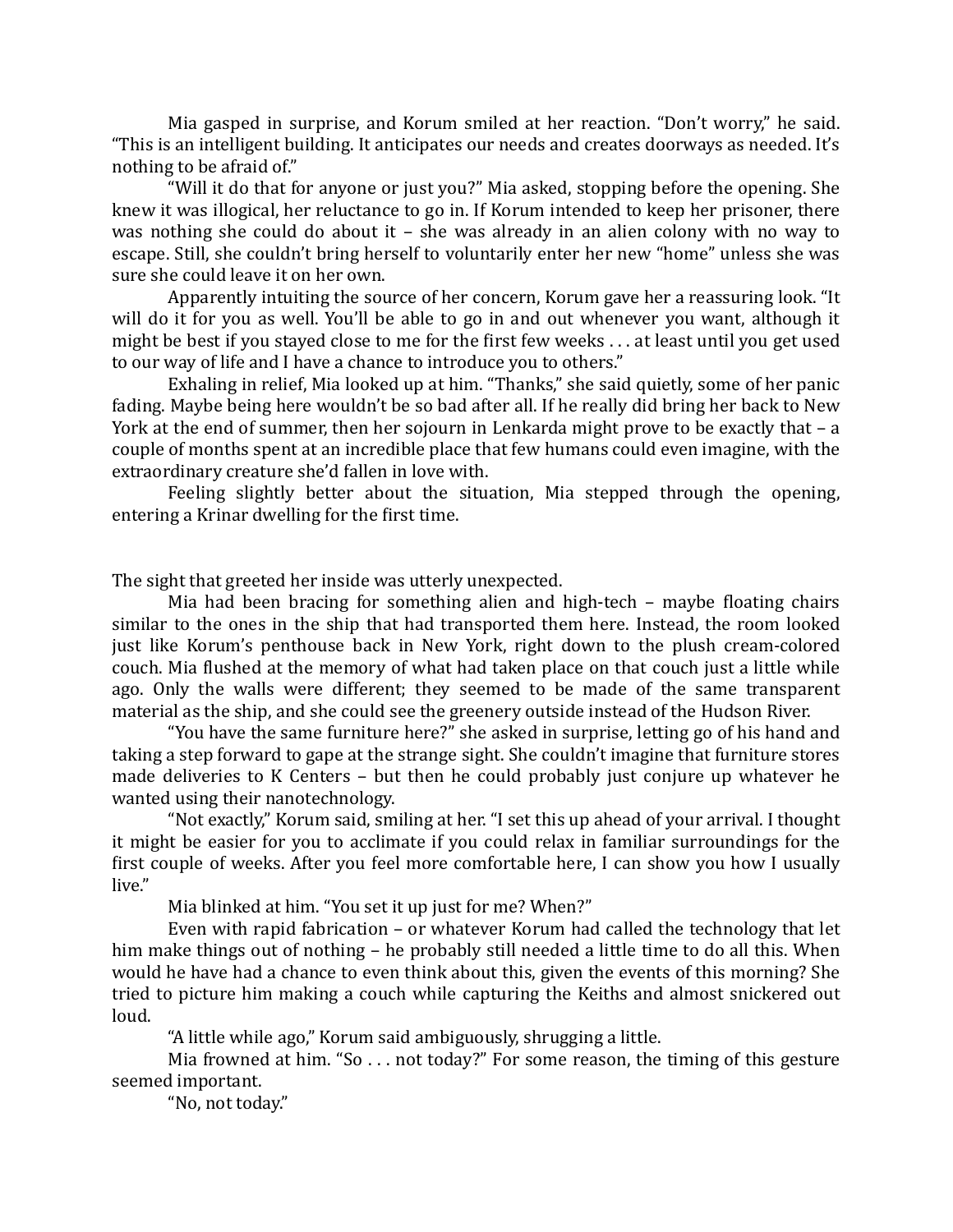Mia stared at him. "You were planning this for a while? Me being here, I mean?" "Of course," he said casually. "I plan everything."

Mia took a deep breath. "And if I hadn't been in danger from the Resistance? Would you have still brought me here?"

He looked at her, his expression indecipherable. "Does it really matter?" he asked softly.

It mattered to Mia, but she wasn't up to having that discussion right now. So she just shrugged and looked away, studying the room. It was somewhat comforting to be someplace that at least looked familiar, and she had to admit that it was a thoughtful thing to do – creating a human-like environment for her in his house.

"Are you hungry?" Korum asked, regarding her with a smile.

Making food for her seemed to be one of his favorite activities; he had even fed her this morning when she'd been afraid he would kill her for helping the Resistance. It was one of the things that had always made her feel so conflicted about him, about their relationship in general. Despite his arrogance, he could be incredibly caring and considerate. It drove Mia nuts, the fact that he'd never truly acted like the villain she'd thought him to be.

She shook her head. "No, thanks. Still full from the sandwich earlier." And she was. All she wanted to do was lie down and try to give her brain a rest.

"Okay then," Korum said. "You can relax here for a bit. I have to go out for an hour or so. Do you think you'll be all right by yourself?"

Mia nodded. "Do you have a bed somewhere?" she asked.

"Of course. Here, come with me."

Mia followed Korum as he walked down a familiar hallway to the bedroom that was identical to the one he had in TriBeCa. She noted the location of the bathroom as well.

"So everything here is stuff I know how to use?" she asked.

"Yes, pretty much," he said, reaching out to briefly stroke her cheek. His fingers felt hot against her skin. "The bed is probably more comfortable than you're used to because it utilizes the same intelligent technology as the chair in the ship and the walls of this house. I figured you wouldn't mind that. Don't be scared if it adjusts to your body, okay?"

Despite the tension squeezing her temples, Mia smiled, remembering how comfortable the seat in the aircraft had been. "Okay, that sounds good. I'm looking forward to trying it."

"I'm sure you'll enjoy it." His eyes gleamed with some unknown emotion. "Take a nap if you want, and I'll be back soon."

Bending down, he gave her a chaste kiss on the forehead and walked out, leaving her alone in an intelligent dwelling inside the alien settlement.

\* \* \* 

Less than a mile away, the Krinar watched as his nemesis arrived with his charl.

The gentle way Korum held her hand as he led her toward his house was so out of character that the K almost chuckled to himself. This was an interesting development, the involvement of a human girl. Would it change anything? Somehow, he doubted it.

His enemy would not be swayed from his course, certainly not by some little human.

No, there was only one way to save the human race. And he was the only one who could do it.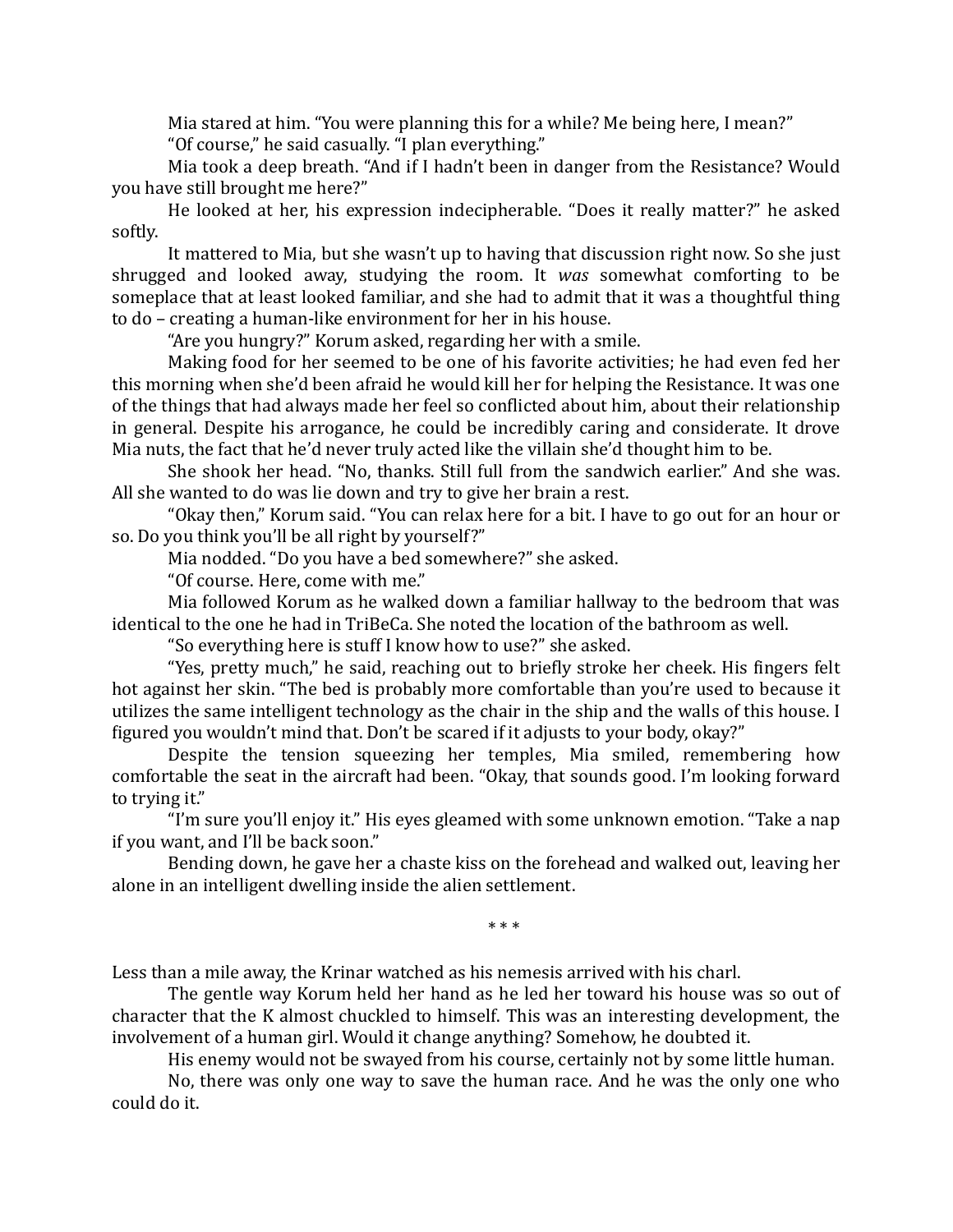#### <span id="page-11-0"></span>Chapter 2

Mia woke up in total darkness.

She lay there for a moment, trying to figure out the time. She felt incredibly wellrested, every muscle in her body relaxed and her mind completely clear. Right away, she knew she was in Korum's house in Lenkarda, lying on his "intelligent" bed. Stretching with a yawn, she wondered how Korum had managed to sleep on a regular human mattress back in New York. She couldn't imagine wanting to sleep anywhere other than this bed for the rest of her life.

The sheets were wrapped around her body, caressing her bare skin with a light, sensuous touch. She was neither cold nor hot, and the pillow cradled her head and neck in exactly the right way. Whatever tension she'd felt earlier was completely gone.

She had not intended to fall asleep, but the rest had definitely done wonders for her state of mind. After Korum had left, she'd showered and climbed into bed with the goal of resting for a few minutes. As soon as she'd gotten in, the sheets had moved around her, wrapping her in a gentle cocoon, and she'd felt subtle vibrations under the most tense parts of her body. It was as though soft fingers were massaging away the knots in her back and neck. She remembered loving the sensation, and then she must've fallen asleep because she couldn't recall anything else.

Apparently sensing that she was awake, the room gradually got lighter, even though there was no obvious source of artificial light.

It was a clever idea, Mia thought, to have the light turn on so slowly. Bright light after complete darkness was often painful to the eyes, yet that's how most human light fixtures worked, simply on and off – disregarding the fact that light-dark transitions in nature were far more subtle.

Reluctant to leave the comfort of the bed, Mia lay there and tried to figure out what to do next. The sick, panicky feeling of earlier was gone, and she could think more clearly.

It was true that Korum had used and manipulated her.

But, to be fair, he'd done it to protect his own kind  $-$  just as she'd thought she was helping all of humanity by spying on him. The sense of betrayal she'd felt yesterday had been irrational, out of place considering the nature of their relationship and her own actions toward him. The fact that he hadn't really done anything to punish her for *her* betrayal spoke volumes about his intentions.

She'd been wrong to paint him with such a dark brush before. If he hadn't hurt her for what she'd done thus far, he probably never would.

However, he clearly had no problem disregarding her wishes. Case in point: she was here in Lenkarda. Yet, if he'd spoken the truth, she would still be able to go visit her parents soon, and even come back to New York to finish college.

All in all, her situation was much better than she'd feared this morning, when she'd thought he might kill her for helping the Resistance.

Still, the circumstances she found herself in were unsettling. She was in a K Center, where she didn't speak the language, didn't know anyone except Korum, and had no idea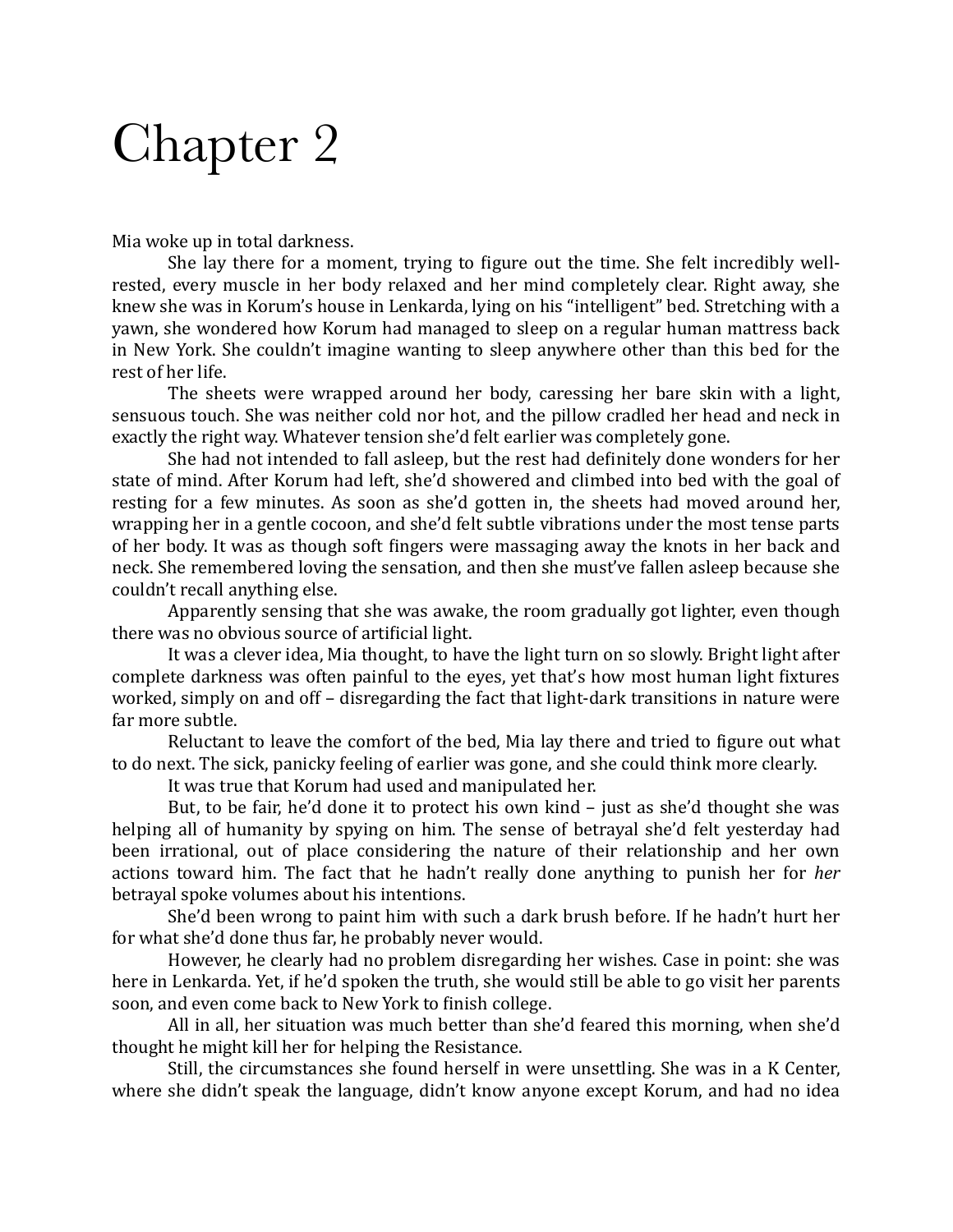how to use even the most basic Krinar technology. As a human, she was the ultimate outsider here. Would the Ks think she was dumb because of what she was? Because she couldn't understand the Krinar language or read ten books in a couple of hours, the way Korum could? Would they make fun of her ignorance and her technological illiteracy? She wasn't exactly tech-savvy even by human standards. In general, was Korum's arrogance simply a part of his personality, or was it typical of his species and their overall attitude toward humans?

Of course, agonizing about all this didn't change the facts. Whether she liked it or not, she was in Lenkarda for at least the next couple of months, and she had to make the best of it. And in the meantime, there was so much she could learn here –

The bedroom door opened quietly, and Korum walked in, interrupting her thoughts. "Hey there, sleepyhead, how are you feeling?"

Mia couldn't help smiling at him, forgetting her concerns for the moment. For the first time since she'd known him, Korum was dressed in Krinar clothing: a sleeveless shirt made of some soft-looking white material and a pair of loose grey shorts that ended just above his knees. It was a simple outfit, but it did wonders for his physique, accentuating his powerfully muscled build. He looked mouthwateringly gorgeous, his smooth bronze skin glowing with health and those amber eyes shining as he looked at her lying on his bed.

"The bed is awesome," Mia confided. "I don't know how you slept on anything else."

He grinned, sitting down next to her and picking up a strand of her hair to play with. "I know. It was a real sacrifice – but your presence made it quite tolerable."

Mia laughed and rolled over onto her stomach, feeling absurdly happy. "So what now? Do I get to meet other intelligent objects? I have to say, your technology is very cool."

"Oh, you have no idea just how cool our technology is," Korum said, looking at her with a mysterious smile. "But you'll learn soon."

Bending down, he kissed her exposed shoulder and then lightly nibbled on her neck, his mouth warm and soft on her skin. Closing her eyes, Mia shivered from the pleasant sensation. Her body immediately responded to his touch, and she moaned softly, feeling a surge of warm moisture between her legs.

He stopped and sat up straight.

Surprised, Mia opened her eyes and looked at him. "You don't want me?" she asked quietly, trying to keep the hurt note out of her voice.

"What? No, my darling, I very much want you." And it was true; she could see the warm golden flecks in his expressive eyes, and the soft material of his shorts did little to hide his erection.

"Then why did you stop?" asked Mia, trying very hard not to sound like a child deprived of candy.

He sighed, looking frustrated. "A friend of mine is coming over to meet you. He'll be here in a few minutes."

Mia looked at him in surprise. "Your friend wants to meet me? Why?"

Korum smiled. "Because he's heard a lot about you from me. And also because he's one of our top mind experts and can help you with the adjustment process."

Mia frowned slightly. "A mind expert? You want me to see a shrink?"

Korum shook his head, grinning. "No, he's not a shrink. In our society, a mind expert is someone who deals with all aspects of the brain. He's like a neurosurgeon, psychiatrist, and therapist combined - literally an expert on all matters having to do with the mind."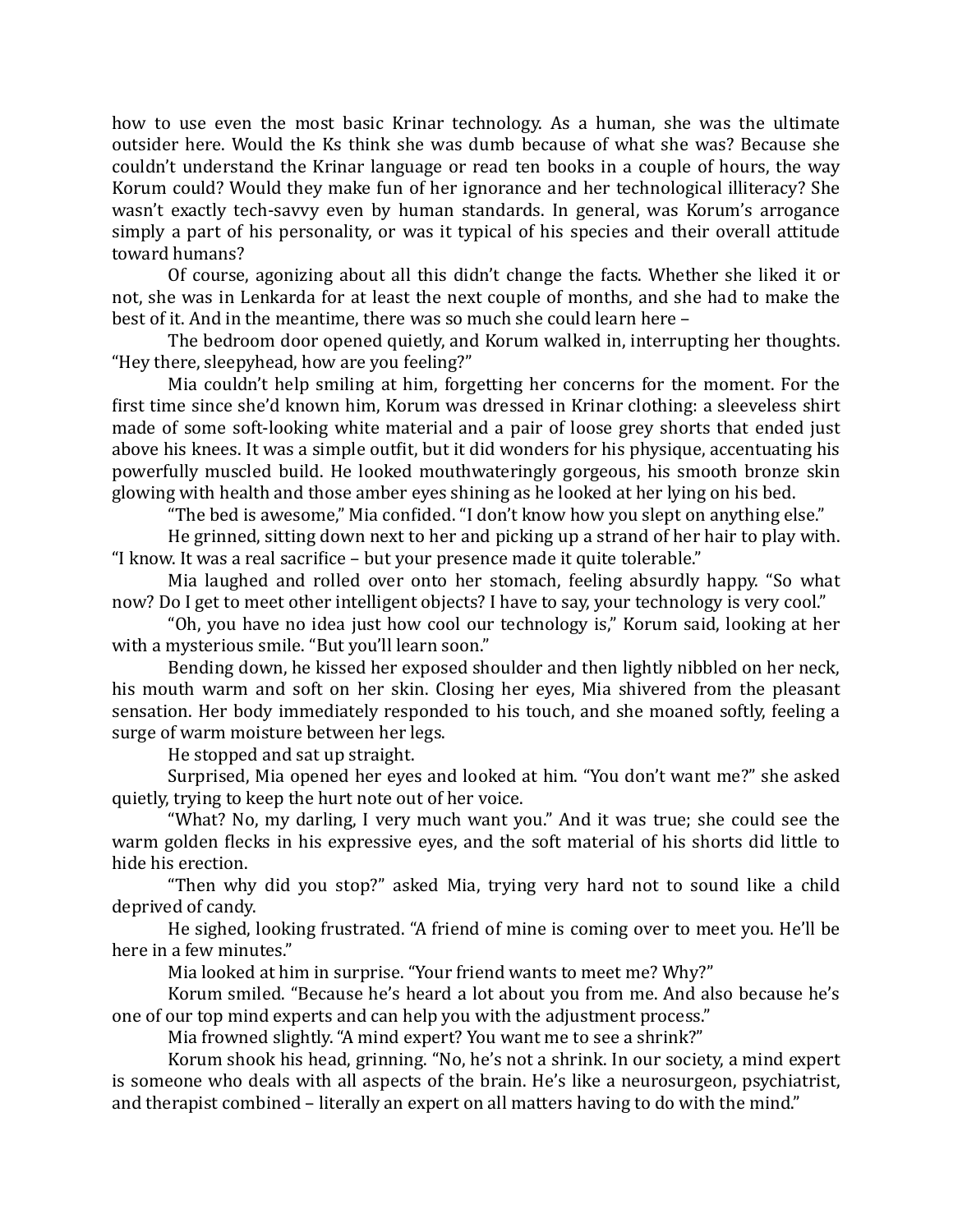That was interesting, but didn't really answer her question. "So why does he want to see me?"

"Because I think there's something he can do to make you feel more at home here," Korum said, his fingers trailing down her arm, rubbing it softly.

He liked to do that, Mia had noticed, to just randomly touch her during their conversations, as though craving constant physical contact. Mia didn't mind. It was that chemistry he had talked about before; their bodies gravitated toward each other like two objects in space.

She forced her attention back to the conversation. "Like what?" she asked, feeling slightly wary.

"Well, for instance, would you like to be able to understand and speak our language?"

Mia's eyes widened, and she nodded eagerly. "Of course!"

"Have you ever wondered how I'm able to speak English so well? And every other human language? How all of us speak like this?"

"I didn't know you spoke other languages besides English," Mia confessed, staring at him in amazement. She had briefly wondered how he knew such perfect American English, but she'd always assumed Ks had simply studied everything before coming to Earth. Korum was incredibly smart, so she'd never really questioned the fact that he knew her language and was able to speak it without any accent. And now he was telling her that he spoke a bunch of other languages as well?

"So you speak French?" she asked. At his nod, she continued, "Spanish? Russian? Polish? Mandarin?" He made an affirmative gesture each time.

"Okay ... What about Swahili?" asked Mia, sure that she had caught him this time.

"That too," he said, smiling at her astounded expression.

"Okay," said Mia slowly. "I gather you're about to tell me that it's not just pure smarts on your part."

He grinned. "Exactly. I could've learned the languages on my own given enough time, but there's a more efficient way – and that's what Saret can do for you."

Mia stared at him. "He can teach me how to speak Krinar?"

"Better than that. He can give you the same abilities that I have  $-$  instant comprehension and knowledge of any language, be it human or Krinar."

Mia gasped in shock, her heart beating faster from excitement. "How?"

"By giving you a tiny implant that will influence a specific region of your brain and act as a highly advanced translation device."

"A brain implant?" Her excitement immediately turned to dread as everything inside Mia violently rejected the idea. He had already embedded tracking devices in her palms; the last thing she needed was alien technology influencing her brain. The ability he had described was incredible, and she desperately wanted it  $-$  but not at that price.

"The device is not really what you're picturing," Korum said. "It's going to be tiny, the size of a cell, and you will not feel discomfort at any point – either during insertion or afterwards."

"And if I say no, that I don't want it?" Mia asked quietly, alarmed at the idea that Korum already had the mind expert on the way here.

"Why not?" He looked at her with a small frown.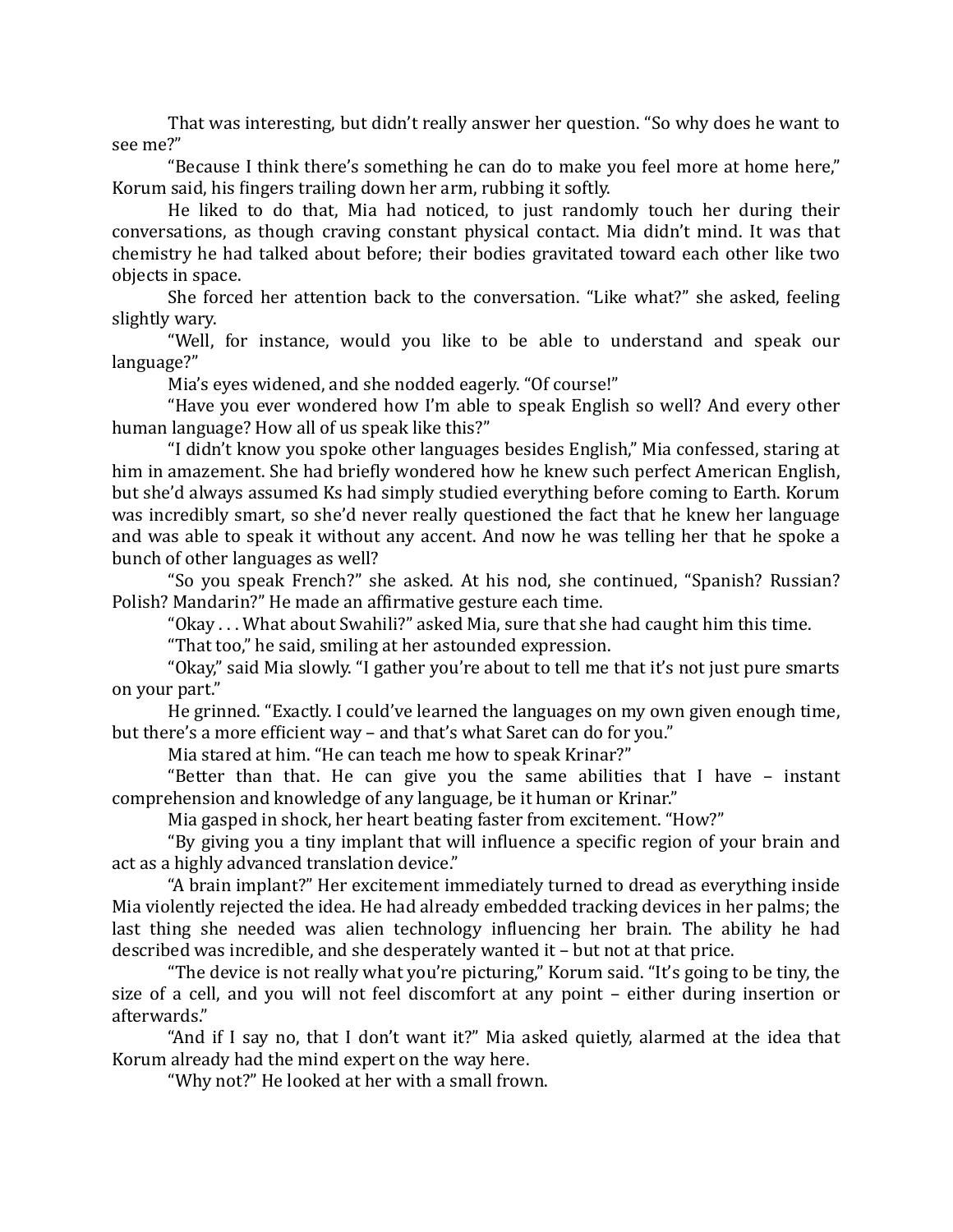"Do you really need to ask?" she said incredulously. "You *shined* me - you put tracking devices in me under the pretext of healing my palms. Did you really think I would be okay with you putting something in my brain?"

Korum's frown deepened. "This doesn't have any extra functionality, Mia." He didn't seem the least bit repentant about shining her in the first place.

"Really?" she asked him acerbically. "It doesn't do anything extra? Doesn't influence my thoughts or feelings in any way?"

"No, my darling, it doesn't." He looked vaguely amused at the thought.

"I don't want a brain implant," Mia said firmly, looking at him with a mutinous expression on her face.

He stared back at her. "Mia," he said softly, "if I had truly wanted to put something nefarious in your brain, I could've done it in a million different ways. I can implant anything in your body at any time, and you wouldn't have a clue. The only reason why I'm offering you this ability is because I want you to be comfortable here, to be able to communicate with everyone on your own. If you don't want this, then that's your choice. I won't force it on you. But very few humans get this opportunity, so I would advise you to think really hard before you turn it down."

Mia looked away, struck by the realization that he was right. He didn't need to inform her or get her consent for anything he wanted to do to her. The panic that she thought she had under control threatened to bubble up again, and she squelched it with effort.

Something didn't quite make sense to her. Taking a deep breath, Mia turned her gaze to his face again, studying his inscrutable expression. It bothered her that she still understood him so little, that the person who had so much power over her was still such a big unknown.

"Korum  $\ldots$ " She wasn't sure if she should bring this up, but she couldn't resist. The question had tormented her for weeks. "Why did you shine me? I hadn't even met the Resistance at that point, so it's not like you needed to keep tabs on me for your big plan  $\dots$ "

"Because I wanted to make sure I can always find you," he said, and there was a possessive note in his voice that frightened her. "I held you in my arms that day, and I knew I wanted more. I wanted everything, Mia. You were mine from that moment on, and I had no intention of losing you, not even for a moment."

Not even for a moment? Did he realize how crazy that sounded? He had seen a girl he wanted, and he'd made sure her location would always be known to him.

The fact that he thought he had the right to do this was terrifying. How could she deal with someone like that? He had no concept of boundaries when it came to her, no respect for her freedom of will. He had just casually admitted to a horrible and high-handed act, and she had no idea what she could say to him now.

At her silence, Korum took a deep breath and got up. "You should get dressed," he said quietly. "Saret will be here in a minute."

Mia nodded and sat up, holding the sheets to her chest. Now was not the time to analyze the complexities of their relationship. Taking a deep breath of her own, she pushed aside her fear. There was no way she could change her situation right now, and focusing on the negative would only make things worse. She needed to find a way to get along with her lover and figure out how to better manage his domineering nature.

"What should I wear?" Mia asked. "I didn't bring any clothes  $\dots$ "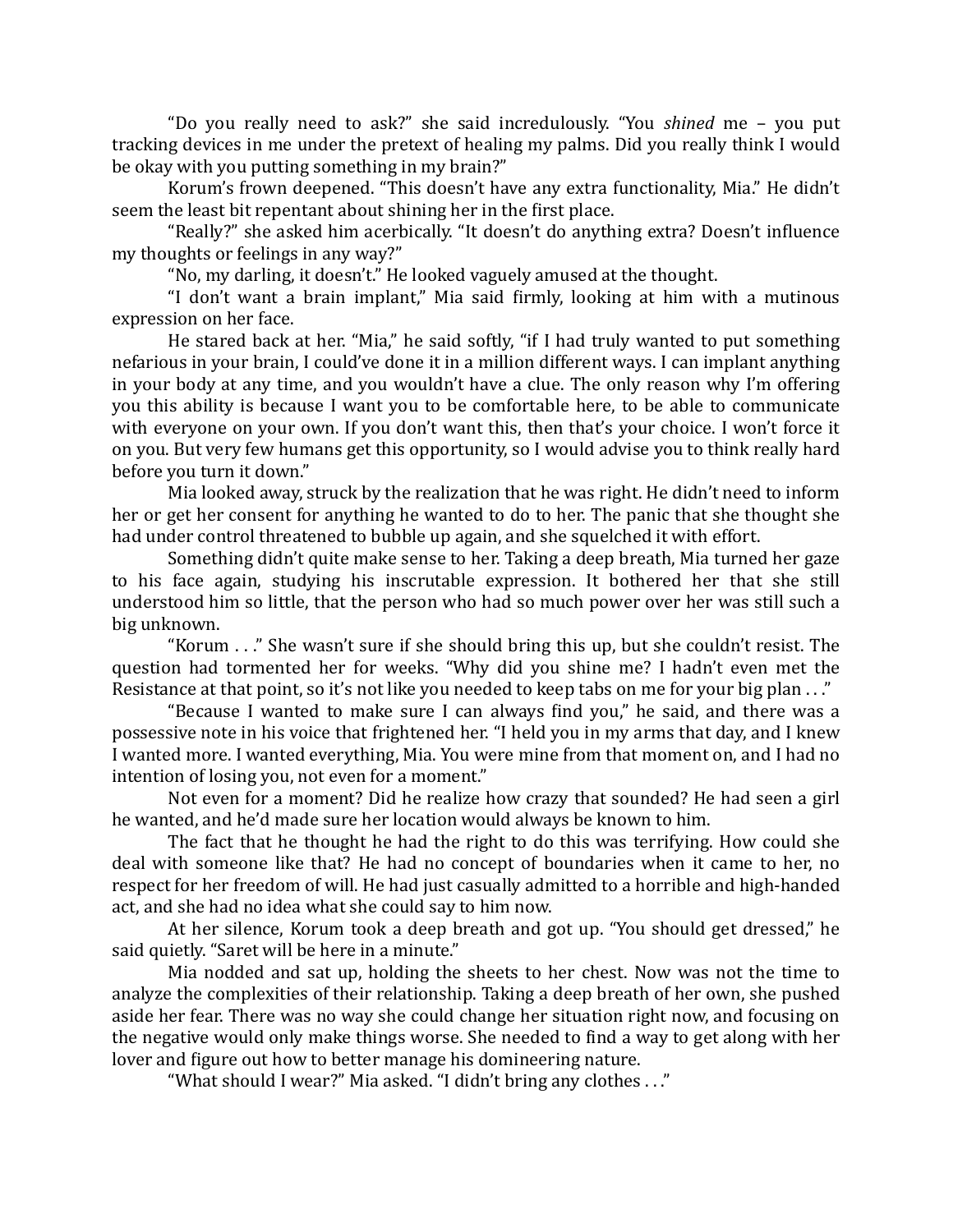"Do you want your usual jeans and T-shirts, or do you want to dress like everyone else here?" Korum asked, a smile appearing on his face. Some of the tension in the room dissipated.

"Um, like everyone else, I guess." She didn't want to stick out like a sore thumb.

"Okay, then." Korum made a small gesture with his hand and handed her a lightcolored piece of material that hadn't been there only a second ago.

Wide-eyed, Mia stared at the piece of clothing he just gave her. "More instant fabrication?" she asked, trying to act like it wasn't still a huge shock to her to see things materializing out of nothing.

He grinned. "That's right. If you don't like this, I can get you something else. Go ahead, try it on."

Mia let go of the sheet and climbed out of bed, feeling comfortable with her nakedness. For all his faults, Korum had done wonders for her body image and selfconfidence. Because he repeatedly told her how beautiful he found her to be, she no longer worried about being too skinny or having frizzy hair and pale skin. He would've been a boon during her insecure teenage years.

*No, scratch that thought.* No teenager should be subjected to someone so overwhelming. 

Taking the dress, she put it on, making sure that the low-cut portion was in the back. "What do you think?" she asked, doing a small twirl.

He smiled with a warm glow in his eyes. "It looks perfect on you."

His shorts now had a bulge in them, and Mia smiled to herself in satisfaction. Despite everything, it was nice to know that she had that kind of effect on him, that his need was as strong as hers. At least in this, they were equals.

Curious to see how the dress looked, she walked over to the mirror on the other side of the bedroom.

Korum was right; the outfit was very pretty. Similar in style to the ones she'd seen the female Keiths wear, it was a beautiful shade of ivory with peach undertones, and draped over her body in exactly the right way. Her back and shoulders were mostly exposed, while her front was modestly covered, with strategic pleats around her chest area concealing her nipples. The length was exactly right for her too, with the floaty skirt stopping a couple of inches above her knees.

When she turned around, he handed her a pair of flat ivory sandals, made of some unusually soft material. Mia tried them on. They fit her feet perfectly and were surprisingly comfortable. 

"Nice, thanks," she said. Then, remembering one last crucial item, she asked, "What about underwear?"

"We don't really wear it," Korum said. "I can make it for you if you insist, but you might want to try wearing just our clothes."

No underwear? "What if the dress rides up or something?"

"It won't. The material is intelligent as well. It's designed to adhere to your body in exactly the right way. If you move or bend in a certain direction, it will move with you so that you will always be covered."

That was handy. Mia thought of the countless wardrobe malfunctions in Hollywood that could've been prevented with K clothing. "Okay, then I'm ready, I guess," she said. "I have to use the restroom, and then I'm good to go."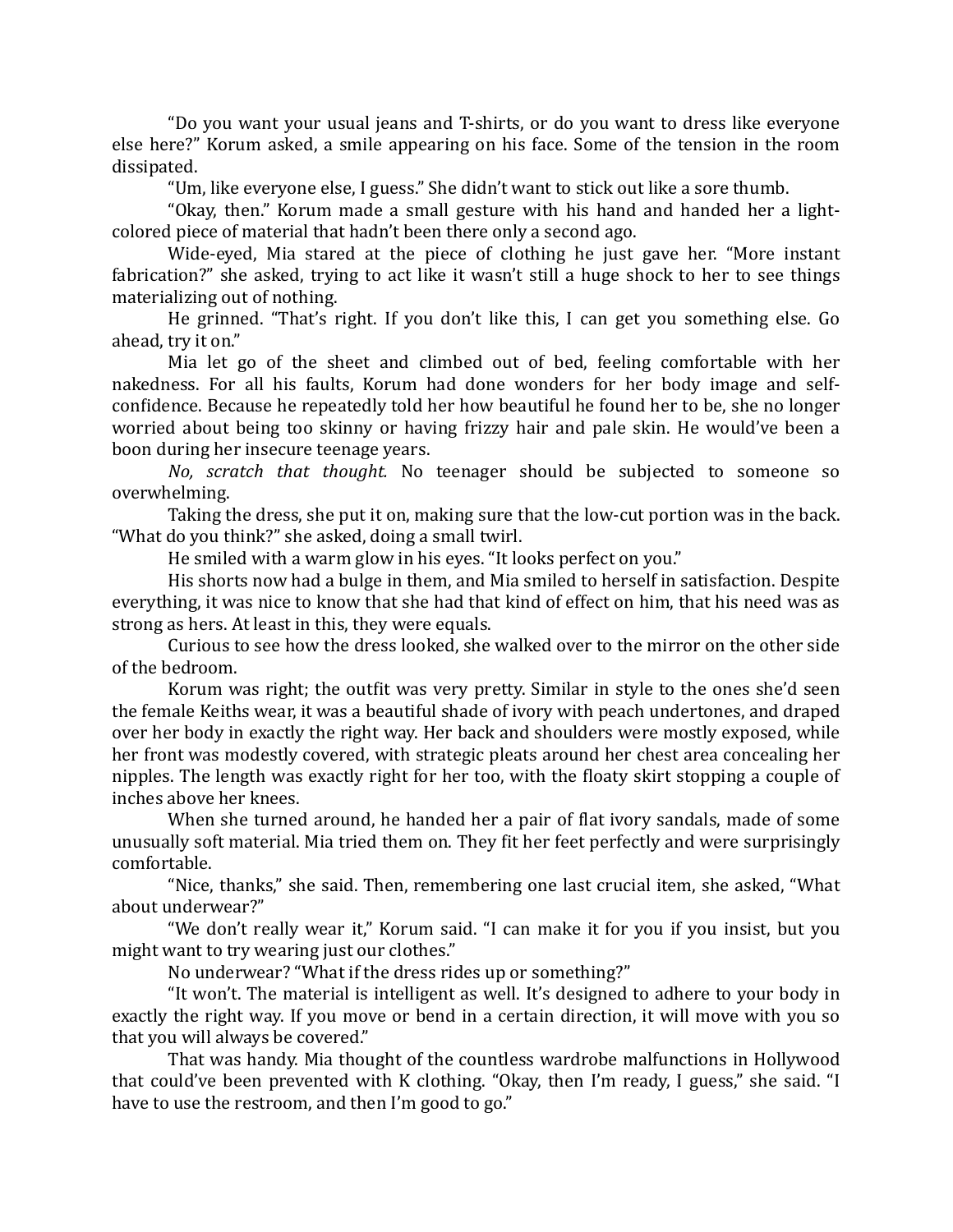"Excellent," Korum said, smiling. "I'll see you in the living room." And with a quick kiss on her forehead, he exited the room.

\* \* \* 

"I like what you've done with the place. Very twenty-first-century American."

Korum's friend had just walked in and was looking around with a smile. An inch or two shorter than Korum, he was just as powerfully built, and had the darker coloring typical of the Ks. His face was rounder, however, and his cheekbones sharper, reminding her a bit of someone with Asian ancestry.

"What can I say? You know I have good taste," said Korum, getting up from the couch where he had been sitting with Mia to greet the newcomer. Approaching him, Korum lightly touched his shoulder with his palm, and the other K reciprocated his gesture.

Mia wondered if that was the K version of a handshake.

Turning toward her, Korum said, "Mia, this is my friend Saret. Saret, this is Mia, my charl."

Saret smiled, his brown eyes twinkling. He seemed genuinely pleased to see her. "Hello, Mia. Welcome to our Center. I hope you've been finding it to your liking so far?"

Mia got up and smiled in return. It was strange to be meeting another K. With the exception of a couple of brief encounters with Korum's colleagues, her lover was the only Krinar she'd interacted with thus far.

"It's been very nice, thank you."

Should she offer to shake his hand? Or do that shoulder thing Korum had just done? As soon as the thought occurred to her, she decided against it. She had no idea what the K rules on physical contact were, and she didn't want to accidentally cause offense.

"Have you had a chance to go anywhere in Lenkarda so far? Korum told me you arrived only this morning."

Mia shook her head regretfully. "No, I haven't. I'm afraid I spent most of the day sleeping." What time was it, anyway? Through the transparent walls of the house, she could see that it was dark outside. It had to be late in the evening, or maybe even the middle of the night.

"Mia was jet-lagged and exhausted from what happened earlier," Korum explained, walking back toward her and placing a proprietary hand around her back. He pulled her down on the couch next to him, and Saret sat down on one of the plush armchairs across from them.

"Of course," Saret said, "I completely understand. It had to be very traumatic for you, learning the truth that way."

Mia stared at him in surprise. How much did he know? Had Korum told him everything, including her role in the Resistance attack on their Centers? She had no idea how her actions would be viewed by the Krinar. Would she be punished somehow for aiding the Resistance earlier?

"Well, the good thing is that it's over," Korum said, taking one of Mia's hands into his and softly rubbing her palm with his thumb. Turning toward her, he promised, "You don't have to worry about any of this again."

"Actually," Saret said with a regretful look on his handsome face, "I'm afraid there might be one more thing that Mia has to do."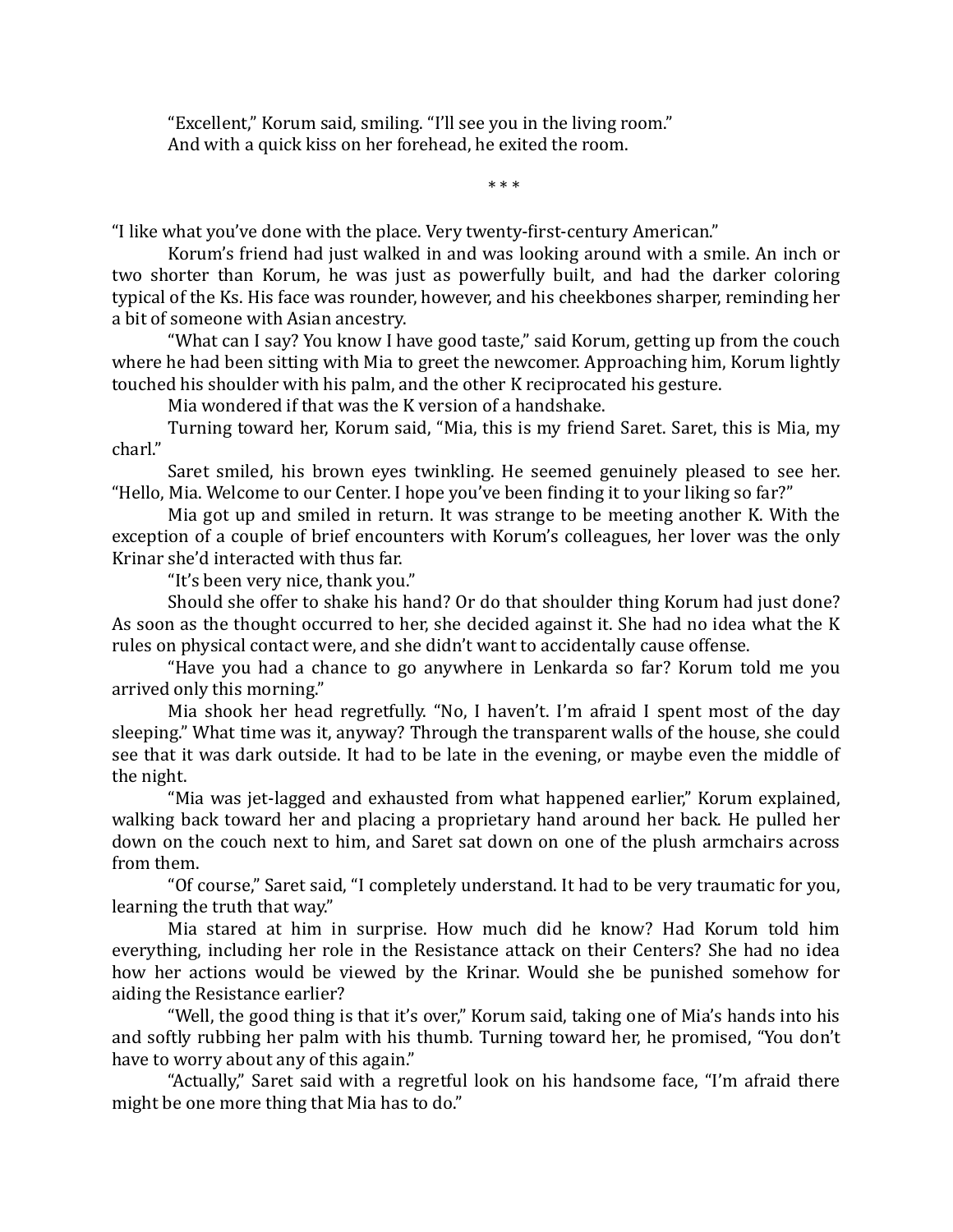Korum's face darkened. "I already told them no. She's been through enough." Saret sighed. "There was a formal request from the United Nations -"

"Fuck the Unites Nations. They don't get to request anything after this fiasco. They're damn lucky we didn't retaliate -"

"Be that as it may, the majority of the Council believes it's important to extend this gesture of goodwill to them."

Mia listened to them arguing with a cold feeling in the pit of her stomach. The United Nations? The Council? What did any of this have to do with her?

"The Council can go fuck itself too," Korum said in an uncompromising tone. "There's absolutely no need for this, and they know it. She's my charl, and they don't get to tell me what to do."

"She's not just your charl, Korum, and you know it. She's one of the witnesses in what will be the biggest trial of the last ten thousand years, not to mention the human proceedings $-$ "

Mia wanted to throw up as she began to understand where the conversation was leading. "Excuse me," she said quietly, "what exactly is needed from me?"

"It doesn't matter," Korum said flatly. "They can't make you do anything without my permission."

Saret sighed again. "Look, the Council wants her testimony as well. It really would be for the best if you just let her do it  $-$ "

Staring at them, Mia began to feel angry. They were talking about her like she was a child or a pet of some sort. Whatever it was that they wanted from her, it should be her decision, not Korum's.

"She doesn't need this right now," Korum said firmly. "They have plenty of evidence, and I'm not putting her through any additional stress  $-$ "

"Excuse me," Mia said coldly. "I want to know what the fuck you're talking about."

Clearly startled, Saret laughed, and Korum gave her a disapproving look.

"I think your charl is gutsier than you give her credit for," Saret said to Korum, still chuckling. Turning toward Mia, he explained, "You see, Mia, the traitors that you helped us  $catch - the Keiths, as your Resistance friends called them - will be tried according to our$ laws. While our judicial process is fairly different from what you're used to, we do require all available evidence to be presented – and testimony from all the witnesses. Since you were involved throughout, your testimony could play a role in whether they get convicted and how serious their punishment will be."

"You want me to testify in a Krinar trial?" Mia asked incredulously.

"Yes, exactly, and we have also received a formal request for your presence from the United Nations Ambassador -"

"She's not doing it, Saret. Forget it. You can go back to Arus and tell him it's not happening."

"Look, Korum, are you sure you want to do this? We're so close to getting the approval  $\ldots$  You know this is not going to be viewed favorably –"

"I know," Korum said. "I'm willing to take that chance. It won't be the first time they were pissed at me."

Saret looked frustrated. "Okay, but I think you're making a big mistake. All she has to do is get up there and talk  $-$ "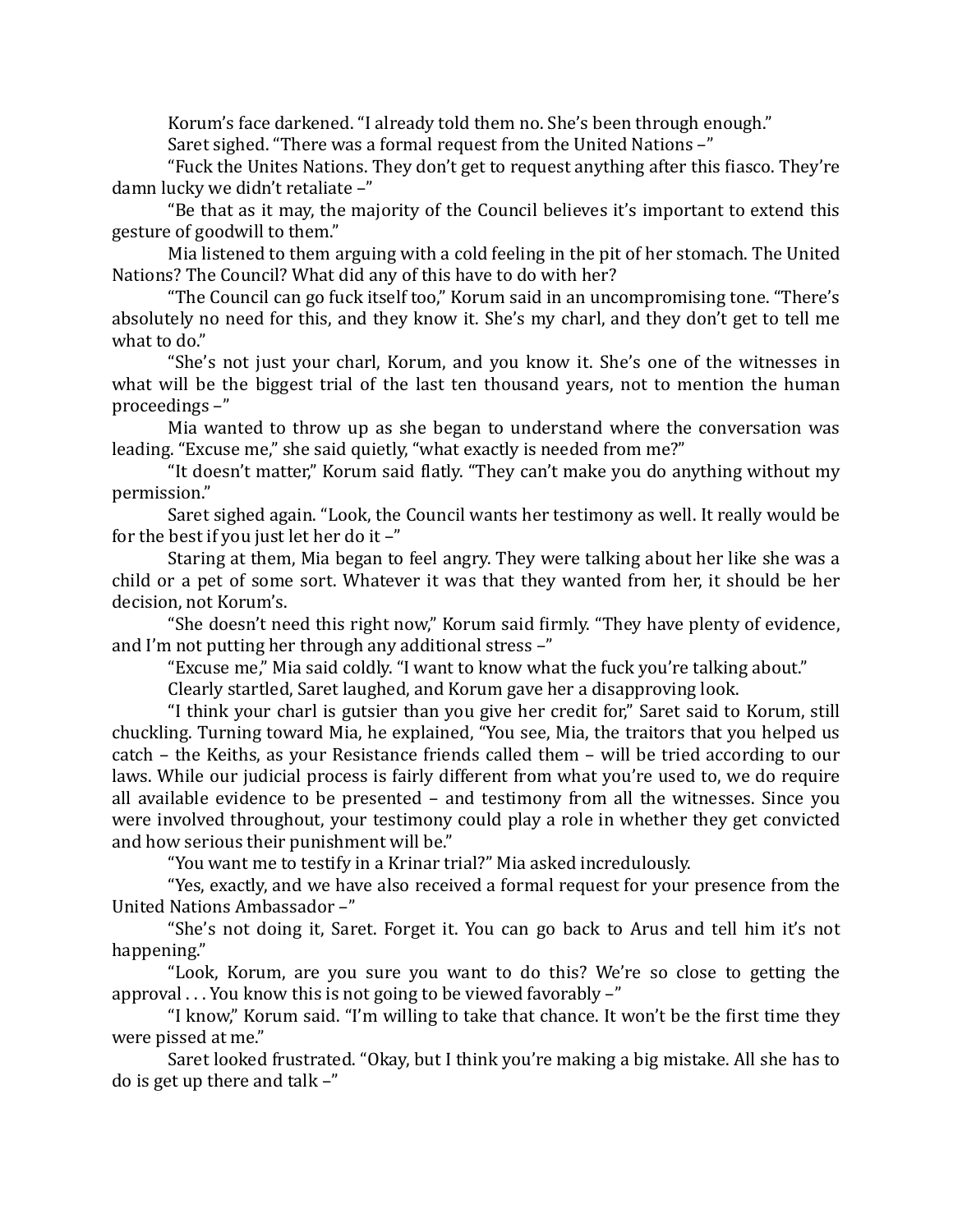"You know as well as I do that if she gets up there, the Protector will try to take her apart. I will not put her through that. And I don't want her anywhere near the United Nations right now – that's far too dangerous. Besides, human media might sniff out the story, and Mia doesn't need the whole world watching her testimony at the UN. Her family doesn't even know anything yet."

Her anger forgotten, Mia squeezed Korum's hand in gratitude. She couldn't help but be touched by his protectiveness. It was hard to say what appealed to her less – the idea of appearing in front of the Krinar Council or at the United Nations with the whole world watching. 

"Arus said they can make other arrangements for her. The UN hearing can take place behind closed doors, with nothing leaked to the media. And the Council has agreed to accept her recorded testimony for the trial."

"Tell Arus that he can talk to me himself if he's so determined to make this happen," said Korum quietly, his eyes narrowed with anger. "She's my charl. If he wants her to do something, he needs to ask me very, very nicely. And then, if Mia says she's okay with it, I will maybe consider it."

Saret smiled ruefully. "Sure. You know I hate to be in the middle like this. You and Arus can talk it out. I was asked to deliver a message, and that's where my responsibility ends."

Korum nodded. "Understood."

The expression on his face was still harsh, and Mia shifted in her seat, feeling uncomfortable about the role she had inadvertently played in this disagreement. She needed to learn more about this trial and what it all meant, but she didn't want to ask more questions in front of Saret. Instead, wanting to lighten the tension in the room, she asked cautiously, "So how do you two know each other?"

Saret smiled at her, understanding what she was doing. "Oh, we go way back. We've known each other since we were children."

Mia's eyes widened. If they had been children together, then she was in the presence of two aliens who measured their age in thousands of years. "Were you classmates or something?" she asked in fascination.

Korum shook his head, his lips curving slightly. "Not exactly. We were playmates. Our children are educated very differently than humans - we don't have schools like you do."

"No? Then how do your children learn?"

Saret grinned at her, apparently pleased by her curiosity. "A lot of it is play-based. We let them develop most of the key skills they need through socialization and interaction with others, be it children or adults. Later on, they do apprenticeships in various fields with the goal of honing their problem-solving and critical-thinking abilities."

Mia looked at him in fascination. "But how do they learn things like math and history and writing?"

Saret waved his hand dismissively. "Oh, those are easy. I don't know if Korum has talked to you about this before  $-$ "

"I haven't yet," Korum said. "You got here as soon as Mia woke up. All I had time to do was mention the language implant."

"Oh, good." Saret sounded excited. "Would you like to get that done tonight, Mia?"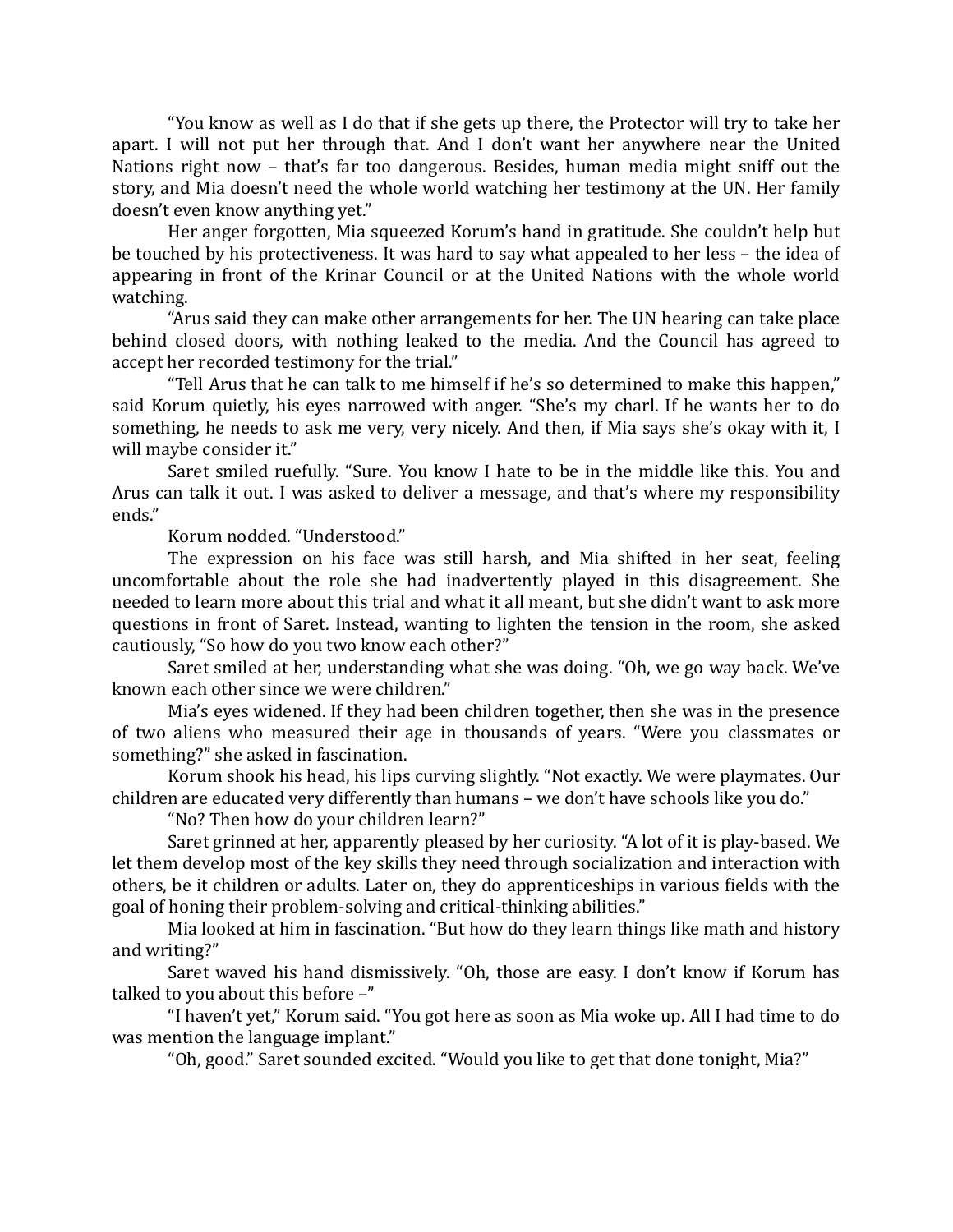Mia hesitated. If Korum wasn't lying to her, then she would be an idiot to pass on this opportunity. "Can you please explain to me again what exactly this implant is and what it does?" she asked, looking at Saret.

Korum sighed, looking exasperated. "Yes, Saret, please tell Mia exactly what the implant is. She doesn't seem to trust my explanation."

"Can you blame me?" she asked Korum, trying to keep the bitterness out of her tone.

Saret's eyebrows rose, and he grinned again. "Still some unresolved issues, I see."

Korum shot him a warning look, and Saret's grin promptly disappeared. "Never mind," he said hastily. "I don't know what Korum told you, Mia, but the language implant is a very simple, very straightforward device that many Krinar get upon maturity – once our brain is fully developed. It's a microscopic computer made of special biological material that essentially acts as a highly advanced translator. Its function is to convert data from one form into another – thought pattern to language and vice versa. It acts on one area of the brain only and has absolutely no harmful side effects."

"Does it ever malfunction?" asked Mia. "Or can it do something else to me?"

"Like what?" Saret looked perplexed. "And no, this technology has been in existence for over ten thousand vears, so it's been fully perfected. It doesn't malfunction, ever."

"Can it make me think something that I don't want? Or broadcast my thoughts?" Now that she'd said it out loud, Mia could hear how ridiculous that sounded.

Saret shook his head with a smile. "No, nothing like that. It's a very basic device. What you're talking about is far more advanced science. Mind control and thought reading are still in theoretical stages of development."

"But it is theoretically possible?" Mia asked in amazement, the psych major in her suddenly salivating at the prospect of learning even a tiny sliver of what the Krinar knew about the brain. Now that she wasn't so nervous, it occurred to Mia that the K sitting across from her was probably a veritable treasure trove of knowledge about her field of study.

Saret nodded. "Theoretically, yes. Practically, not yet."

Mia opened her mouth to ask another question, and Korum interrupted, looking amused at her unabashed interest, "So does this make you feel more comfortable about getting the implant?"

Mia considered it for a second. How much should she trust them? Korum had already proven himself to be a master manipulator, and she had no idea what Saret was like. But then again, like Korum said, they didn't really need her permission to do this. The fact that they were giving her a choice is what ultimately convinced her.

"I think so," she said slowly.

"Okay then, Saret, can you please do the honors?"

"Um, wait," Mia said, her heart starting to beat faster, "you mean I can get it right now? Is there an anesthetic or anything?"

Saret smiled. "No, nothing like that. It's very easy  $-$  you won't even feel it." "Okay  $\dots$ "

Korum got up, still holding Mia's hand. Saret stood up also and approached them. "May I?" he asked Korum, reaching for Mia.

Korum nodded, and Saret extended his right hand, brushing Mia's hair back behind her left ear. She shuddered a little at the unfamiliar touch. Her nails dug into Korum's hand, and she fought the urge to flinch. Even though they'd told her it wouldn't hurt, she couldn't help her primal reaction.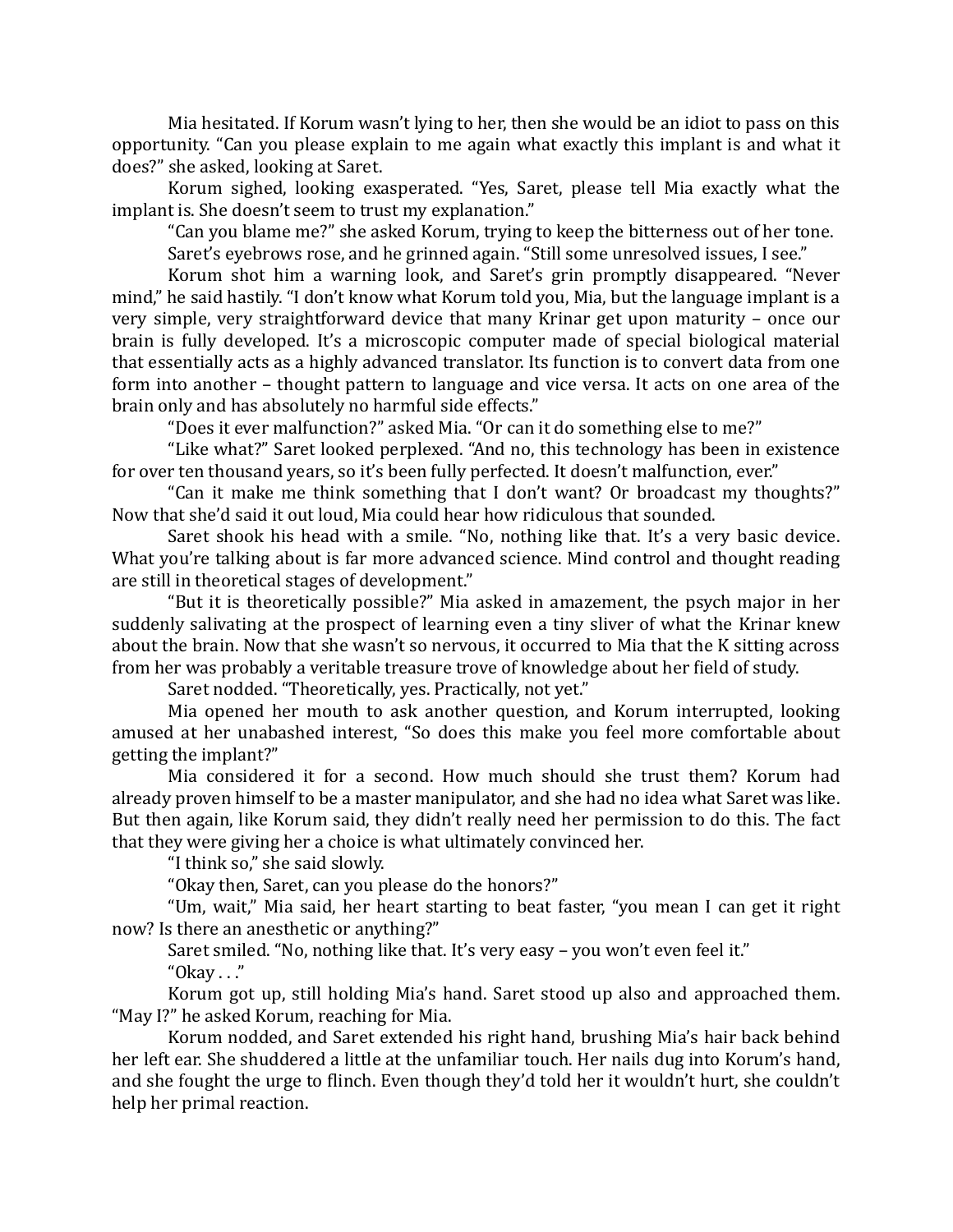"That's it." Saret stepped back.

"What?" Mia blinked at him in shock.

"It's done. You have the implant. We'll give it about a minute to sync with your neural pathways, and then we'll test it out."

"But how? Where did it go in?"

"It went in through the skin," Korum explained, smiling at her. "You didn't feel it, right?"

"No, I didn't feel anything." Were they playing a joke on her?

Saret laughed, enjoying her reaction. "Good, you weren't supposed to. The device itself has analgesic properties, so you shouldn't have felt the tiny cut it made in the thin skin behind your ear."

Mia raised her left hand, feeling for the wound, but there was nothing.

"So tell me, Mia, do you feel any different? Are you thinking any thoughts you shouldn't be thinking?" Korum asked her with a mocking gleam in his eyes.

Mia shook her head, frowning at him slightly. She didn't appreciate his making fun of her ignorance.

And then her breath caught in her throat.

Korum had just spoken to her in Krinar – and she had understood his every word.

"Wait a second," she said, and the words that came out of her mouth were strange and unfamiliar. Yet she knew exactly what they meant, and her facial muscles seemed to have no problem forming the sounds. "You just spoke in Krinar!"

Korum smiled. "And so did you. How does it feel?"

Mia blinked at him. It felt strange, yet effortless. "It seems to be okay," she said again in Krinar. "I just don't understand how it works. What if I want to say something in English?"

"If you want to say something in English, you just have to think English, and you'll switch languages," Saret explained. "Right now, your brain's natural response is to speak in Krinar because that's the language in which we're addressing you. You have to actively think that you want to speak in English in order to do so when confronted with Krinar speech. However, later on, when you get used to the implant, switching back and forth will be automatic and won't require any extra thought on your part. This is really not all that different from being multilingual. I'm sure you know people who speak several languages fluently – and now you have that same ability, just taken to a different level."

Mia listened to his explanation, the reality of it seeping in. "Wow," she breathed softly, "so I can really, truly speak any known language now? Just like that?"

She wanted to jump up and run around the room, screaming with glee, and she controlled herself with effort, not wanting to appear like a silly kid in front of Korum's friend. It was just so unbelievably amazing. She had always been good with languages in school, studying Spanish and French throughout high school, but she'd never managed to become fluent. And now she could speak whatever language she wanted? Her earlier reluctance forgotten, Mia could now only think of the mind-blowing possibilities.

"Just like that," Korum confirmed, looking down at her with a smile, and Saret nodded as well.

Struggling to appear dignified, Mia fought back the huge grin that threatened to split her face. "Thank you," she told Saret. "I really appreciate it."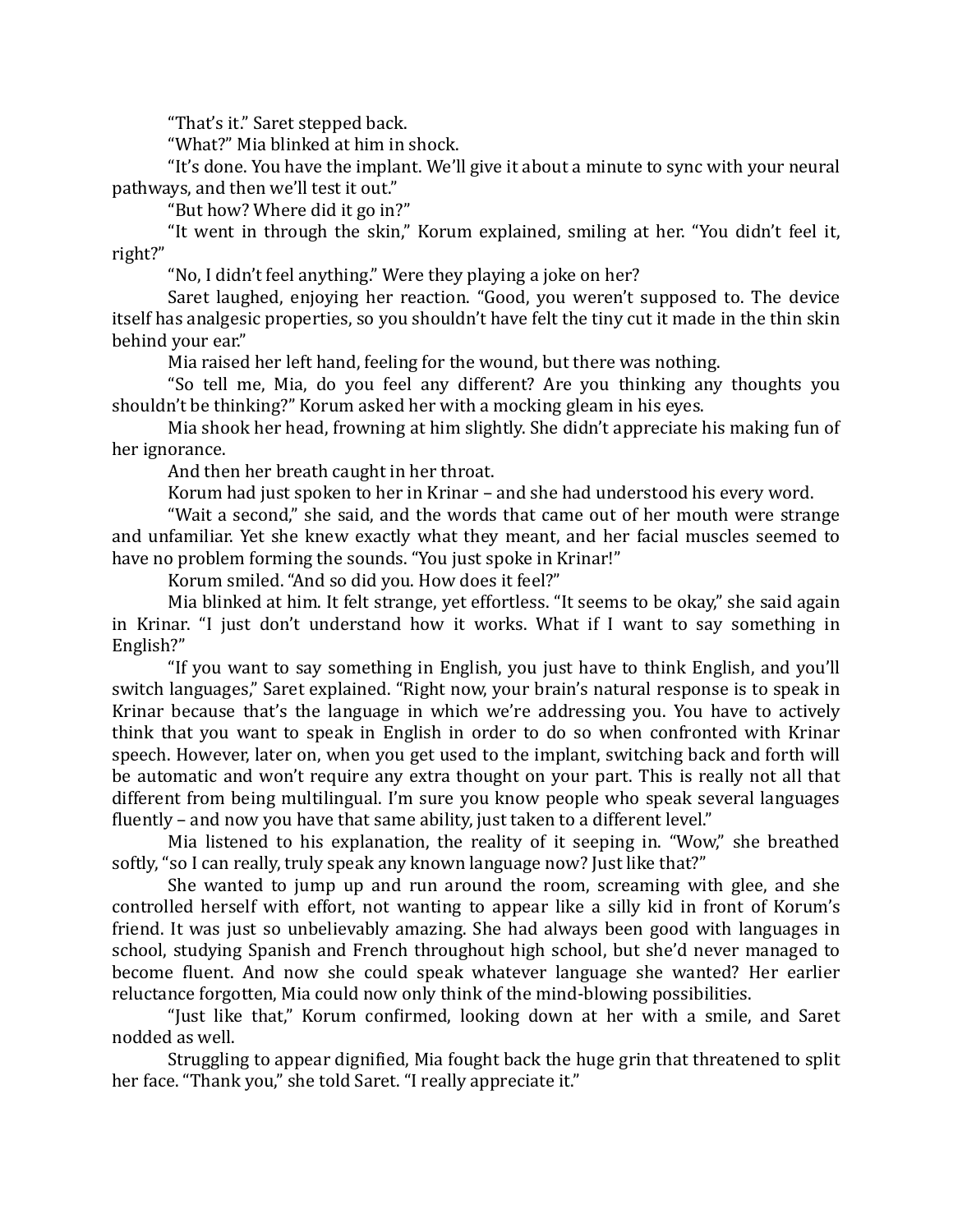"You're welcome, Mia. I hope to see you soon." And with that, he touched Korum's shoulder again and left, the wall to their right disintegrating to grant him passage.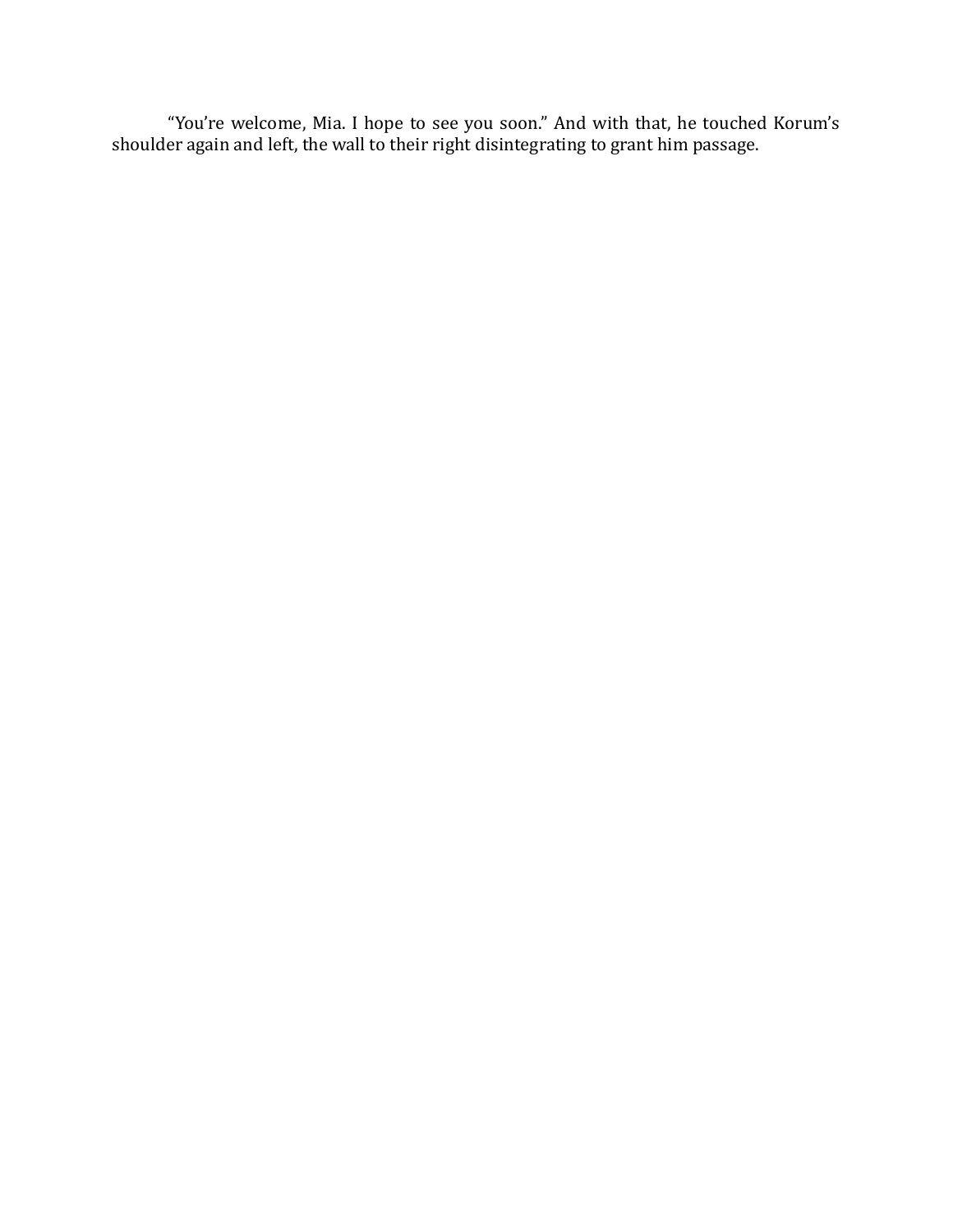### <span id="page-22-0"></span>Chapter 3

Once Saret was gone, Mia couldn't contain her elation any longer. She felt like she would choke from the sheer delight that filled her from within, and she knew that she was grinning now, probably looking like an idiot. But she couldn't bring herself to care anymore, her excitement too strong to be restrained.

She was now a polyglot!

She tried to picture herself speaking Cantonese, and the words suddenly came to her. Opening her mouth, she heard the harsh tonal sounds coming out as she told Korum, "I can't believe this is real." Promptly switching to Russian, she continued, "I can't believe I can do this!" And then again in German, nearly jumping from excitement, "Oh my God, I can speak them all!"

He grinned at her, his face glowing with pleasure. Letting go of her hand, he brought his palm up to her face, curving it around her cheek. Looking down at her, he said in English, "I'm glad you're excited. There's so much I want to show you, darling ..."

Mia stared up at him, her excitement over her newfound ability suddenly transforming into something else. He was so beautiful, and the warm expression on his face as he gazed down at her made her heart squeeze. "Korum," she said softly, "I . .."

She didn't know what she could say, how she could express what she was feeling. There was still so much unresolved between them, but in this moment, she couldn't bring herself to care about the way their relationship had started, about all the mutual lies and betrayals. In this moment, she knew only that she loved him, that every part of her longed to be with him.

Reaching up, she wrapped her hand around the back of his neck and tentatively brought his face down toward her. Rising up on her toes, she kissed him on the mouth, her lips soft and uncertain on his. She rarely made the first move – he was usually the one to initiate sex in their relationship – and she could feel the sudden tension gripping his body at her touch.

He kissed her back, his mouth hot and eager on hers, and she found herself lifted up into his arms and carried somewhere. The destination turned out to be the bedroom, and they ended up on the bed, his powerful body covering her own, pressing her into the mattress with its weight. Mia's hands frantically tore at his shirt, trying to find a way to get it off him, to feel his nakedness against her own. She felt like she was burning, her skin too sensitive and the barrier of clothing between them was simply unbearable. Wanting more, she kissed him harder, catching his lower lip between her teeth and biting on it lightly.

Korum sucked in his breath, and she felt him abruptly pull away. Before she could do more than blink, he reared up on the bed and swiftly pulled off his shirt and shorts, revealing his large erection. Mia's mouth watered at the sight of his naked body, all toned muscle covered with that smooth golden skin, his chest lightly dusted with dark hair – and then he was on her, tearing off her dress and leaving her lying there, spread out and exposed before his eyes.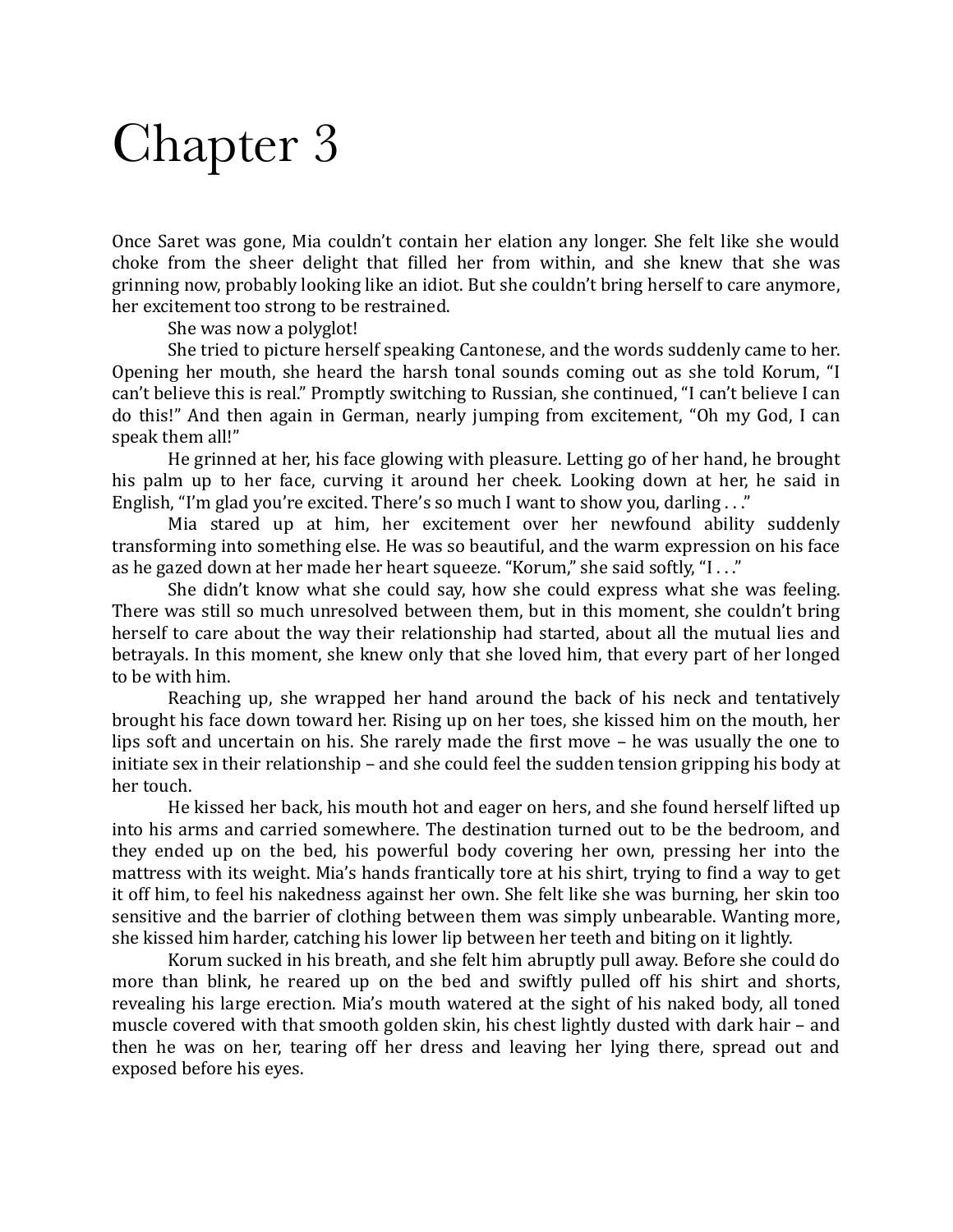Crawling on top of her, he kissed her again, more aggressively this time, and his hand found its way down her body and toward the junction between her legs. Mia moaned into his mouth, arching her hips toward his hand, and his fingers stroked her folds softly before one finger found its way inside her opening and pressed deep, causing her inner muscles to tighten with the sudden rush of pleasure. "I love how wet you are," he murmured, penetrating her first with one finger and then two, stretching her, preparing her for his possession. Mia cried out, her head falling back, and felt the moist heat of his mouth on her neck, licking and nibbling the sensitive area.

There was something else too, a strange but pleasant sensation that registered somewhere in the back of her brain, a warm vibration that felt like massaging fingers sliding over the back of her body, stroking and caressing her shoulders, the curve of her spine, gently squeezing her buttocks and the backs of her thighs.

The bed, she realized dimly, it had to be the intelligent bed, and then she forgot about it, too immersed in what Korum was doing to pay attention to anything else. His fingers had found a rhythm, two thrusts shallow, one thrust deep, and his thumb was now circling her clitoris in a way that drove her insane. Her nails dug into his back, her entire body shaking with need, and then his thumb pressed on her clit directly and she came apart, convulsing in his arms, waves of pleasure radiating all the way down to her toes.

After the last aftershock was over, Mia opened her eyes and looked at him. He was staring at her with such burning hunger on his face that her breath caught in her throat and her stomach clenched again with answering desire. His fingers were still inside her, and he took them out slowly, causing her to shiver with pleasure.

Bringing his hand up to his face, Korum licked the fingers slowly, clearly savoring her taste. Mia stared at him, mesmerized, unable to look away even as she felt his knee parting her thighs and the hardness of his penis pressing against her vulnerable folds.

He began to enter her, still looking into her eyes, and Mia gasped from the sensation. Even though they'd had sex only a few hours earlier and he had prepared her with his fingers, her body still needed a moment to accommodate him, to stretch around the organ penetrating her so relentlessly. There was something incredibly intimate about being with him like that, feeling his bare skin against her breasts, his shaft inside her vagina, while meeting his gaze with her own. It was as if he wanted to possess more than just her body, Mia thought vaguely, as if he wanted something more than just the sex.

Still looking at her, he began to move his hips, slowly at first and then at a faster pace, each stroke adding to the tension that had again begun to coil inside her. Giving in to the sensations, Mia moaned and closed her eyes, feeling each thrust deep within her belly. He lowered his head, and she felt the warmth of his breath against her ear as he tongued it lightly, making her shiver again. And then his pace picked up again, his hips now driving into her with such force that she was pushed into the mattress, barely able to catch her breath between each powerful stroke.

Her entire body tightened, and Mia screamed as another orgasm hit, her inner muscles squeezing him tightly. As her pulsations eased, she could feel his penis swelling up inside her, and then he came with a hoarse yell, grinding against her loins until his contractions were fully over.

Breathing hard in the aftermath, Mia lay there, his body feeling heavy on top of her. Apparently realizing it, he rolled off her and pulled her against him, hugging her from the back. His hand found its way to her breast, and he just held her like that, pressed up against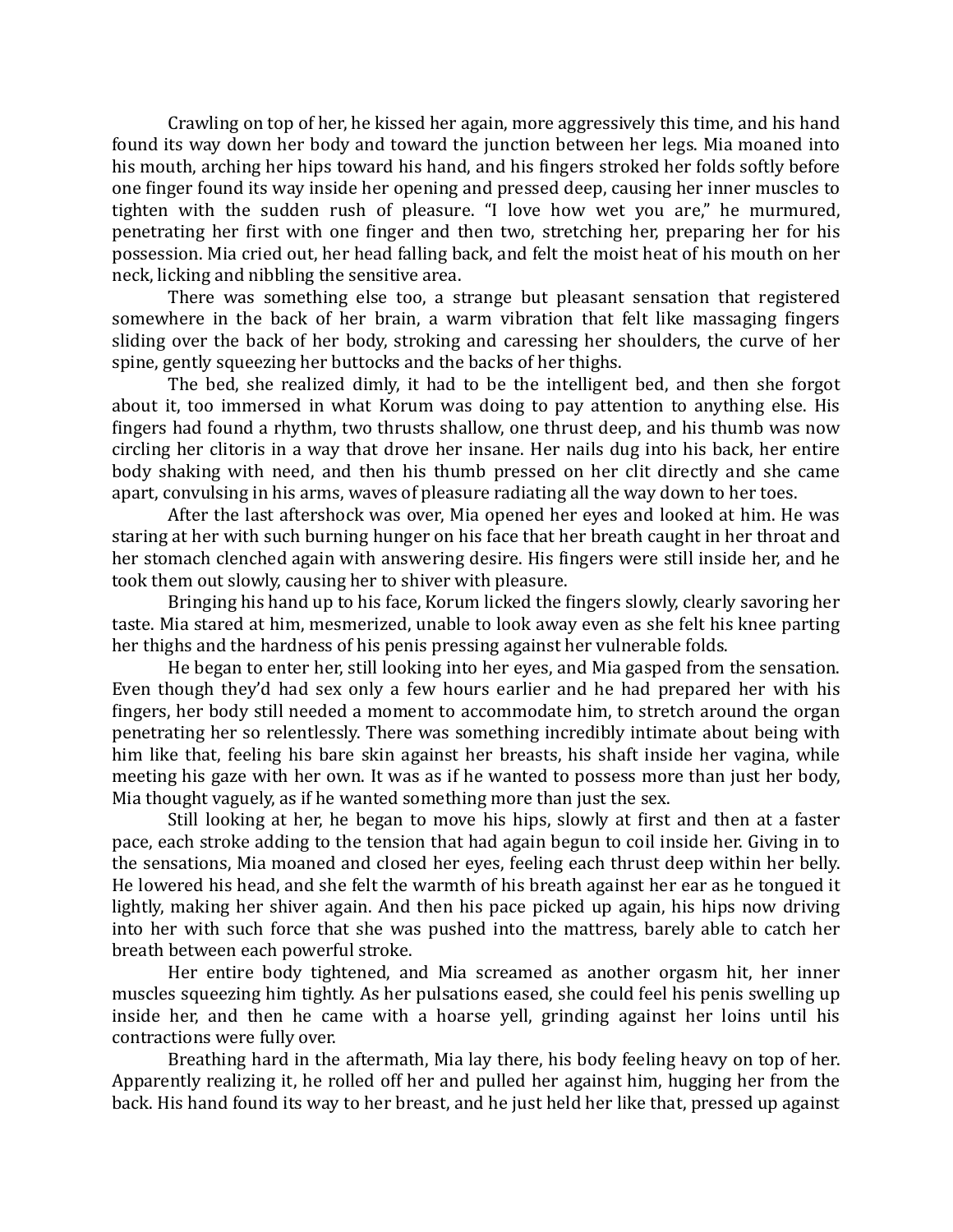his body. As her galloping heartbeat slowed, she felt languid, relaxed  $\ldots$  and incredibly contented. 

"Are you sleepy?" Korum whispered into her hair, stroking her nipple lightly with his thumb, causing it to peak against his palm.

"No," she whispered back. She felt like every muscle in her body had turned to mush, but she wasn't sleepy. Her lengthy nap earlier had taken care of that. "What time is it, anyway?"

"It's about eleven in the evening."

"I slept the entire day?" No wonder she felt so refreshed.

"You must've been exhausted," he murmured, raising his hand to move her hair to the side. The curls were probably tickling his face. Mia realized with some amusement.

"So Saret makes house calls this late?" she asked, her thoughts returning to her new and amazing ability. A huge grin appeared on her face as she imagined demonstrating her skills to her family and friends. They would be so envious  $\dots$ 

"It's not that late for us," Korum explained, turning her around in his arms so that she was facing him. "You know we don't sleep as much as humans. Any time before one in the morning and after 5 a.m. are considered regular working and visiting hours."

Mia blinked at him, her grin fading. It made sense, of course, but this was yet another way she would be an outsider here. If she tried to keep their "regular" hours, she would quickly find herself sleep-deprived.

"You must've been bored in New York," she said quietly, "with me sleeping all the time, and few places open in the wee hours of the night."

He smiled and shook his head. "No, not at all. That's when I would usually get my work done, when you slept so sweetly in my bed."

"What kind of work? The designs?" Mia inquired with curiosity. There was still so much she didn't know about him, about how he spent his days  $-$  and nights  $-$  when he wasn't with her. It had been enlightening, observing his interactions with Saret today. She had caught a small glimpse of who Korum was outside of their relationship, and she was hungry to know more.

"Yes, I often work on the designs – that's my passion, that's what I really love to do," he answered readily, regarding her with a warm look in his eyes. "I also have to run my company, which takes up a big chunk of my time. I have a number of talented designers working for me, both here and on Krina, and there's always something that requires my attention $-$ "

"You have people working for you on Krina?" Mia asked in surprise. "How do you communicate with them or oversee them?"

"We have faster-than-light communication," Korum explained, "so it's not that much more difficult to communicate with Krina than with, say, China from here. Of course, I can't see them easily in person, but we do have what you would call 'virtual reality,' where we can have meetings that very closely simulate the real thing. You experienced it a little bit with the virtual map  $-$ "

Mia nodded, staring at him attentively. She suspected very few humans knew what he was telling her right now.

"Well, the map is a very basic version of that technology. What we use to conduct cross-planetary meetings is far more advanced."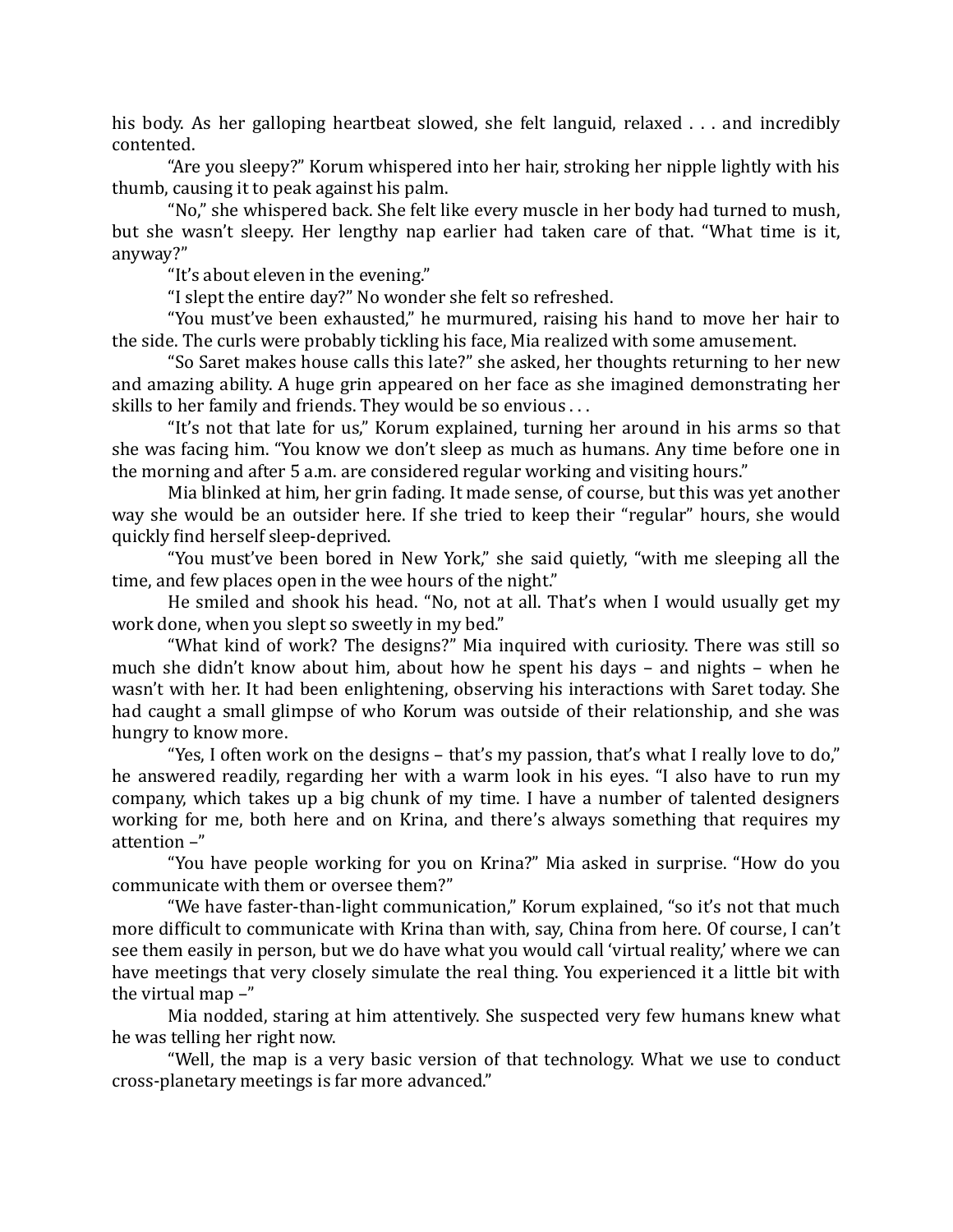"Is that also your design? The virtual reality, I mean?" Mia asked, wondering how far his technological reach extended.

"Some of the latest versions, yes. The basic technology has been around for a very long time; it far predates both me and my company."

Mia's stomach suddenly growled. She flushed, feeling embarrassed, and he grinned in response, handing her a tissue for clean-up.

"Of course, you must be hungry after sleeping all day. Why don't we eat and continue our conversation over dinner?"

"That sounds good," Mia said, realizing that she was starving.

He got up, pulling her out of bed as well. Before she could even ask for it, he handed her a brand-new outfit that he'd managed to create in a matter of seconds. It was another dress, similar in style to the one that was now lying torn on the bed. This one was pale yellow in color, and Mia gladly put it on, loving the feel of the soft material against her skin. Korum pulled on his shorts and shirt from earlier, which had somehow survived their sex session. 

"Ready?" he asked, and Mia nodded. Taking her hand, he led her toward the kitchen.

Like the living room and bedroom, the kitchen was similar in appearance to the one in his TriBeCa apartment. Further evidence of Korum's attempt to make her feel comfortable here, thought Mia. Walking over to one of the chairs, she sat down and looked at Korum eagerly. He was an amazing cook – part of his passion for making things – and even his most basic creations were more delicious than anything Mia could come up with herself.

"What would you like?" he asked her, walking toward the refrigerator.

Mia shrugged, uncertain how to answer that. "I don't know. What do you have?"

He smiled. "Pretty much everything. Do you want to try some foods native to Krina or would you rather stick with familiar tastes for now?"

Her eyes widened. "You have foods from Krina here?"

"Well, they're not imported from Krina - they're grown right here, in Lenkarda and our other Centers – but we did bring the seeds from our planet."

"I'd love to try them," Mia said earnestly. She was an adventurous eater and loved to taste new things. Thanks to her Polish heritage, Mia had grown up eating foods that were not normally part of the standard American diet, and she now had an open mind when it came to enjoying different cuisines.

Korum grinned, looking pleased by her enthusiasm. Taking a few things out of the refrigerator, he quickly chopped up some strange-looking plants and roots and put everything in a pot to cook.

"How do you usually cook here?" she asked him, watching his actions with fascination. "I can't imagine you use all these appliances normally  $\dots$ "

"You're right, we don't. In fact, we usually don't cook," Korum said, taking out some red leafy plants that vaguely resembled lettuce. "Remember when I told you that our homes are intelligent?"

Mia nodded.

"Well, one of their functions is to always keep us supplied with food and to prepare it in whichever way we like it."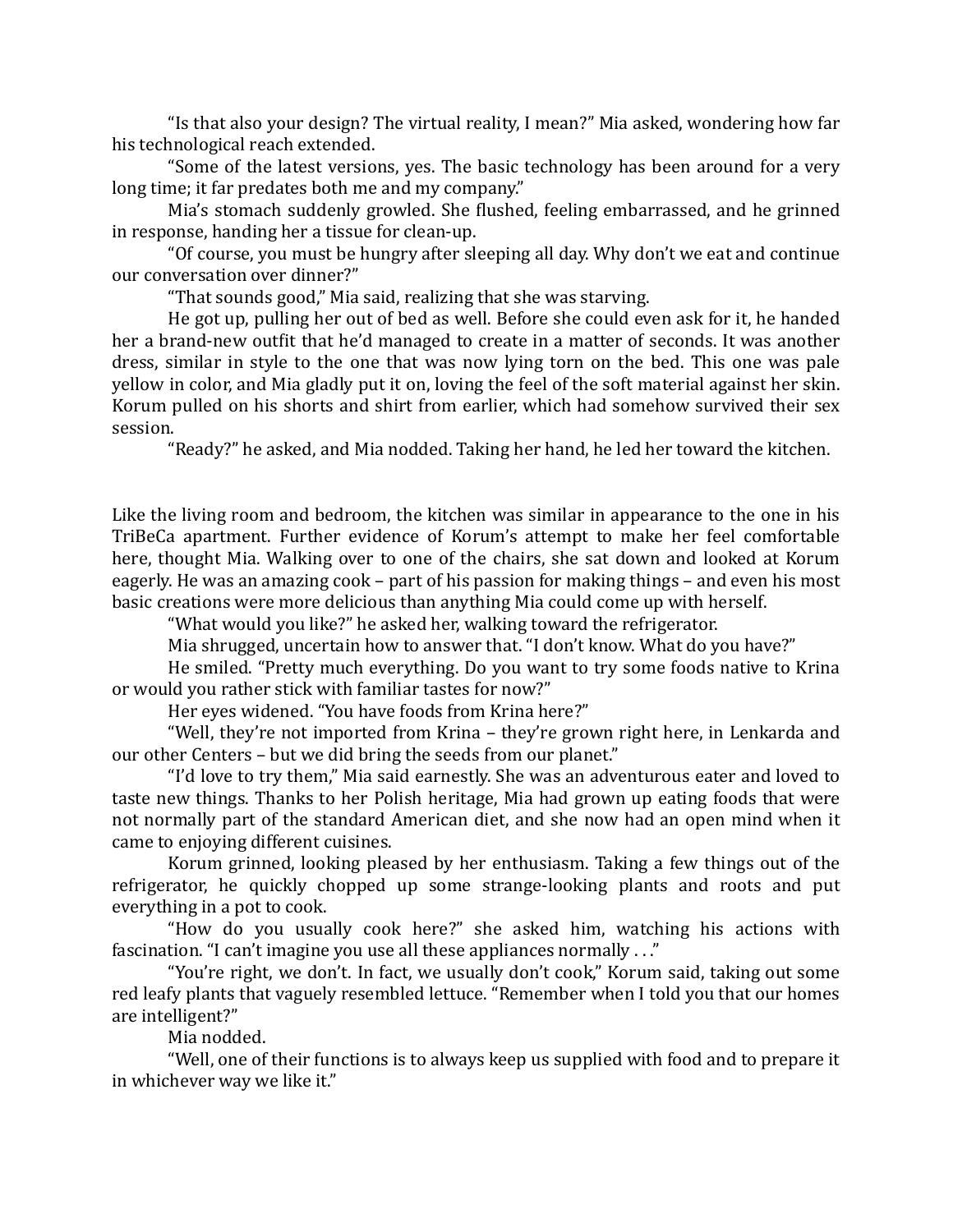Mia gasped, unable to contain her excitement. "Seriously? Your house makes food for you whenever you want?"

He smiled, amused at her reaction. "I can see how that would be appealing to you." Mia's cooking abilities were nonexistent  $-$  a fact that her mom frequently lamented  $-$  but she loved to eat.

"Appealing? It's amazing!" Why would anyone bother cooking when they could just have their house make food for them?

"It's all right," he said with a slight shrug. "It's convenient and it definitely saves a lot of time, but sometimes I get the urge to make something on my own, to see if I can improve on the recipes the house has in its database."

"Is that how you learned to cook so well? By tinkering with those recipes?"

Korum nodded, his hands now massaging the red leafy vegetables in a way that made an orange substance emerge from the leaves. "More or less. Cooking is a fairly recent hobby of mine – I've only gotten into it since coming to Earth. And it's really only in the last few months that I've learned to use the human appliances instead of just programming the house to tweak the recipes it uses."

Mia stared at her lover in disbelief. He had an intelligent house that could make whatever food he wanted, and he was wasting time learning how to use the oven? Chopping vegetables using knives instead of utilizing their fancy technology? That was something she would never understand, Mia thought to herself. Not that she minded, of course; it was only because he had this strange hobby that she'd enjoyed so many delicious dishes back in New York.

He finished squeezing the orange liquid out of the red leaves, washed his hands, and took out a long yellow plant that looked a little like a zucchini with a shiny skin. Quickly cutting it up, he added it to the bowl where the red leaves were now swimming in the orange liquid, and then sprinkled some greenish powder over the entire dish. Placing the bowl in the middle of the table, he put a few spoonfuls of the bright-colored salad on Mia's plate and a larger helping on his. The utensils that he used were unusual, resembling some type of tongs with one flat side and one curved side.

"Try it," he invited, watching her expectantly.

A smaller version of the same utensils were lying next to Mia's bowl. Mimicking his earlier actions, Mia grabbed some of the leaves with her tongs and took a bite. The flavor exploded on her tongue, a perfect combination of sweetness, saltiness, and a tangy bite of spiciness underneath. "Oh my God, this is so good. What is it?" she managed to say once she'd swallowed. Her mouth was almost tingling from the overabundance of sensations.

He smiled. "It's a traditional dish from Rolert  $-$  the region of Krina where my family is from. It's very easy to make, as you saw, but the trick is to squeeze the *shari* well – that's the red plant  $-$  so it releases all the flavors and nutrients."

Mia listened to his explanation while gobbling down the rest of her portion. As soon as she finished, she immediately reached for a second helping. He grinned and polished off the salad on his own plate.

"That was amazing. Thank you," Mia said when the salad was completely gone.

"I'm glad you liked it," Korum said, carrying away the dishes. Instead of putting them in the dishwasher, he simply held them near a wall. An opening appeared, and he placed them there. And just like that, the dirty dishes were gone.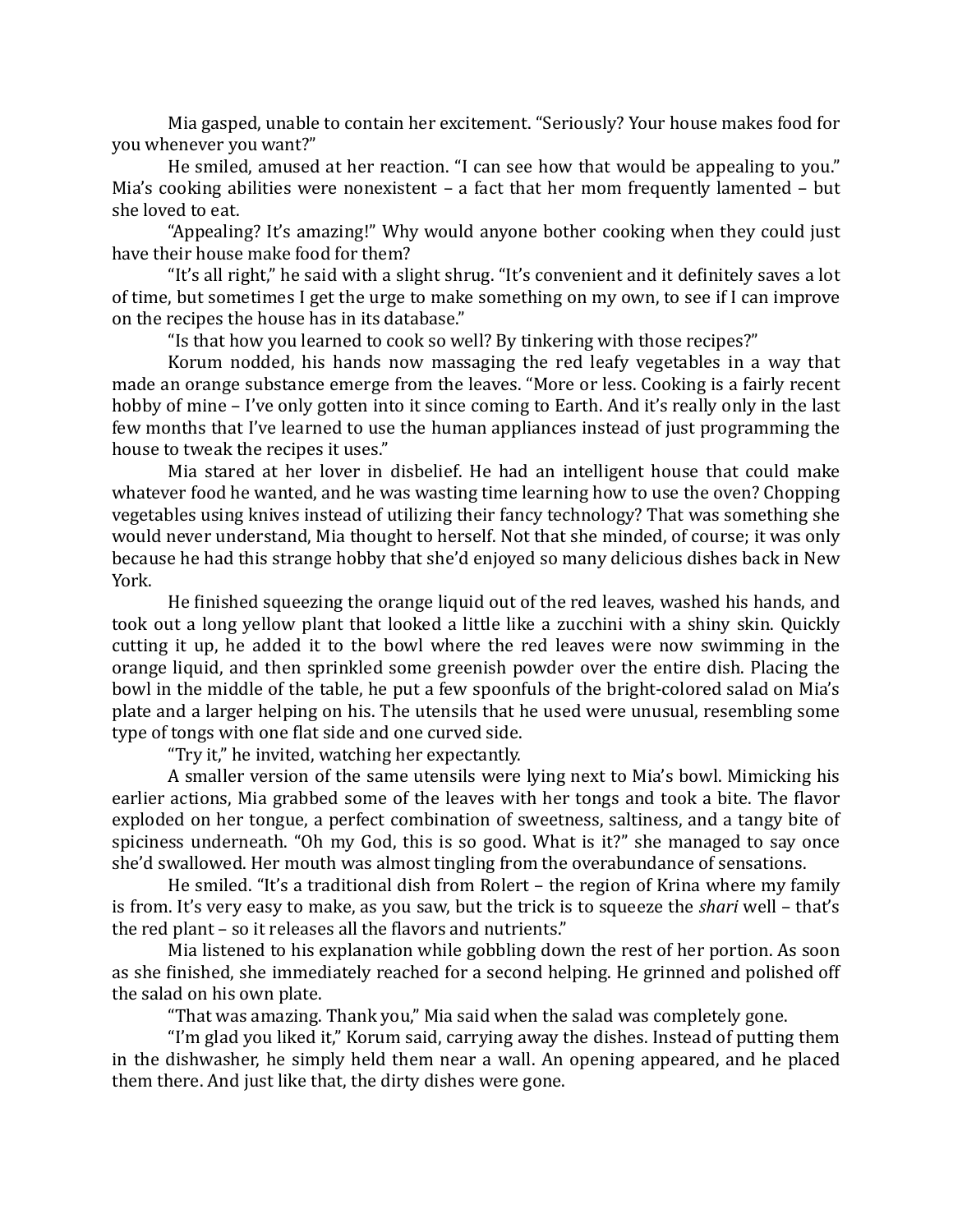Seeing the surprised look on Mia's face, Korum explained, "I don't like to clean up, so I *am* using some of our technology to take care of that part."

"So the dishwasher is strictly decorative?"

"More or less. You can use it if you like, but you saw what I just did, right?"

Mia nodded.

"You can do the same thing if you're here on your own. Or just leave the dishes on the table, and the house will take care of them after a few minutes." Walking back to the table, he sat down across from her and smiled. "The main dish will be ready in a couple of minutes."

"I can't wait to try it," Mia told him, smiling back in anticipation.

So far, being in Lenkarda was proving to be a fantastic experience in every way, and she felt an intense wave of happiness washing over her as she stared at Korum's beautiful face. It was hard to believe that only this morning she thought he would be deported to Krina, and now she was sitting in his house in Costa Rica, conversing with him in Krinar language, and enjoying the food he'd prepared for her again.

As her mind drifted to the earlier events, her smile slowly faded. She could've lost him today, she realized again. If Korum was right about the Keiths' intentions, then he could've been killed if the Resistance had succeeded. A sickening cold spread through her veins at the thought.

It hadn't happened, she told herself, trying to focus on the present, but her mind kept wandering. Even though the rebels had failed, the fact was that she'd participated in the attack on the K colonies. And now they wanted her to testify, she remembered with a chill going down her spine, to go in front of their Council and the United Nations and talk about her involvement. Korum seemed to think that he had the power to protect her from the Council, but she didn't understand how something like that worked.

"What's the matter?" Korum asked, apparently puzzled by the suddenly serious expression on her face.

Mia took a deep breath. "Can we talk about what happened this morning?" she asked cautiously. "And about what happens now?"

His expression cooled slightly, the smile leaving his face. "Why?" he asked. "It's over. I want us to move past it, Mia."

She stared at him. "But -"

"But what?" he asked softly, his eyes narrowing. "Do you really want to talk again about how you betrayed me? How you nearly sent me to my death? I'm willing to let it go because I know you were scared and confused ... but it's really not in your best interests to keep bringing this up, my sweet."

Mia inhaled sharply, trying to hold on to her temper. "I only did what I thought was best," she said evenly. "And you knew everything all along – and you *used* me. And now it seems like your Council wants to use me too, so excuse me if I'm not quite ready to 'move past it."

"The Council doesn't have any say where you're concerned, Mia," Korum said, looking at her with an inscrutable amber gaze. "They can't tell you what to do."

"And why is that?" Mia asked, her heart beginning to beat faster. "Because I'm your charl?"

"Exactly."

She stared at him in frustration. "And what does that mean? That I'm your charl?"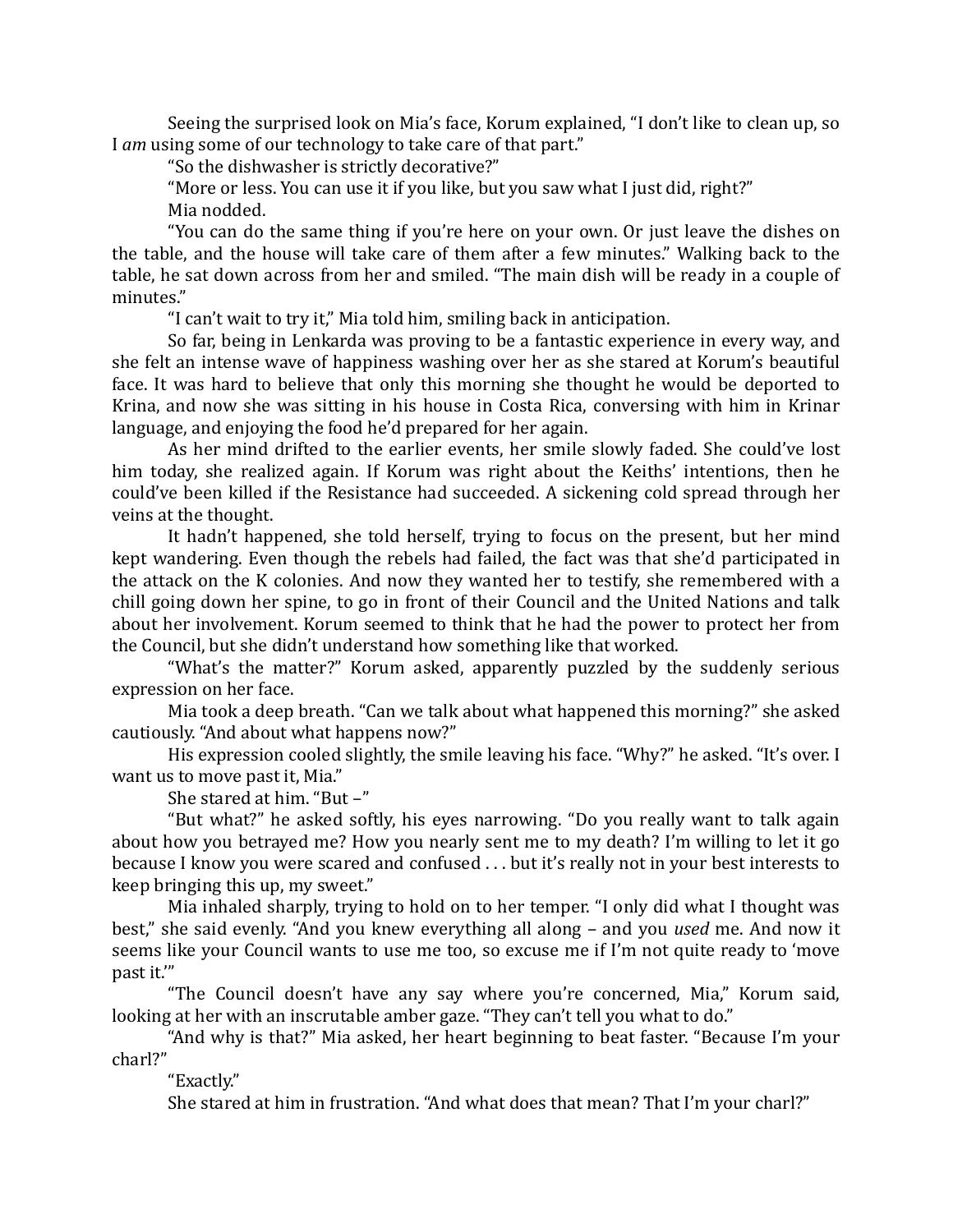He regarded her levelly. "It means that you belong to me and they don't have any jurisdiction over you."

Before Mia could say anything else, he got up and walked over to the pot on the stove. Lifting the lid, he stirred the contents slightly, and an unusual but pleasant aroma filled the kitchen. "It's almost ready," he said, coming back to the table.

The two-second pause helped Mia gather her composure. "Korum," she said softly, "I need to understand. You, me - I feel like I'm part of some game where I don't know the rules. What exactly is a charl in your society?"

He sighed. "I told you, it's our term for the humans that we're in a relationship with."

"So why doesn't your Council have jurisdiction over charl? It's like your government, right?"

"Yes, exactly," Korum said, answering the second part of her question. "The Council is our governing body."

"And you're part of it?" Mia remembered John telling her something along those lines once.

"When I choose to be. I'm not a big fan of politics, but it's unavoidable sometimes."

"How can you choose something like that?" Mia asked, staring at him in astonishment. "Are you an elected official or does it work differently on Krina?"

"It's very different for us." Korum got up and walked over to the stove again. "We don't have democracy the way you do. Who gets to be on the Council is determined based on our overall standing in society."

Mia's eyebrows rose. "What do you mean? Like you're born into the upper class or something?"

He shook his head. "No, not born. Our standing is earned over time. It's based largely on our achievements and how much we contribute to society. Our government is almost like an oligarchy of sorts - but based on meritocracy."

This was fascinating and somewhat intimidating. Korum must've contributed to the K society quite a bit, to have as much influence as he did.

"So how many of you are on the Council?" Mia asked, watching him ladle the stewlike dish into bowls for both of them. It didn't look as exotic as the shari salad, although she could see something purple among the reddish-brown vegetables.

"Currently, there are fifteen Council members. The number fluctuates over time – it's been as high as twenty-three and as low as seven. About a third of us are here on Earth, and the others are still on Krina."

Bringing the bowls back to the table, he sat down and moved one bowl toward her. "Go ahead," he said, "I'm curious if you'll like this also."

Temporarily shelving her questions, Mia tried a spoonful of the stew. To her surprise, it tasted rich and savory, as though it contained some kind of meat products. "This is all plant-based?" she asked, and Korum nodded, observing her reaction with a smile. His expression was warm again.

Mia tried another bite. The texture was soft and a little mushy, almost as if she were eating potatoes, but the flavor was completely different. It reminded her a bit of Japanese food with its subtle seaweed-like undertones, just much more nuanced. After the second bite, Mia suddenly felt ravenous, her tastebuds craving more of the rich flavor, and she quickly downed the rest of the food on her plate. "This is really good," she mumbled between the bites, and Korum nodded, finishing his own portion.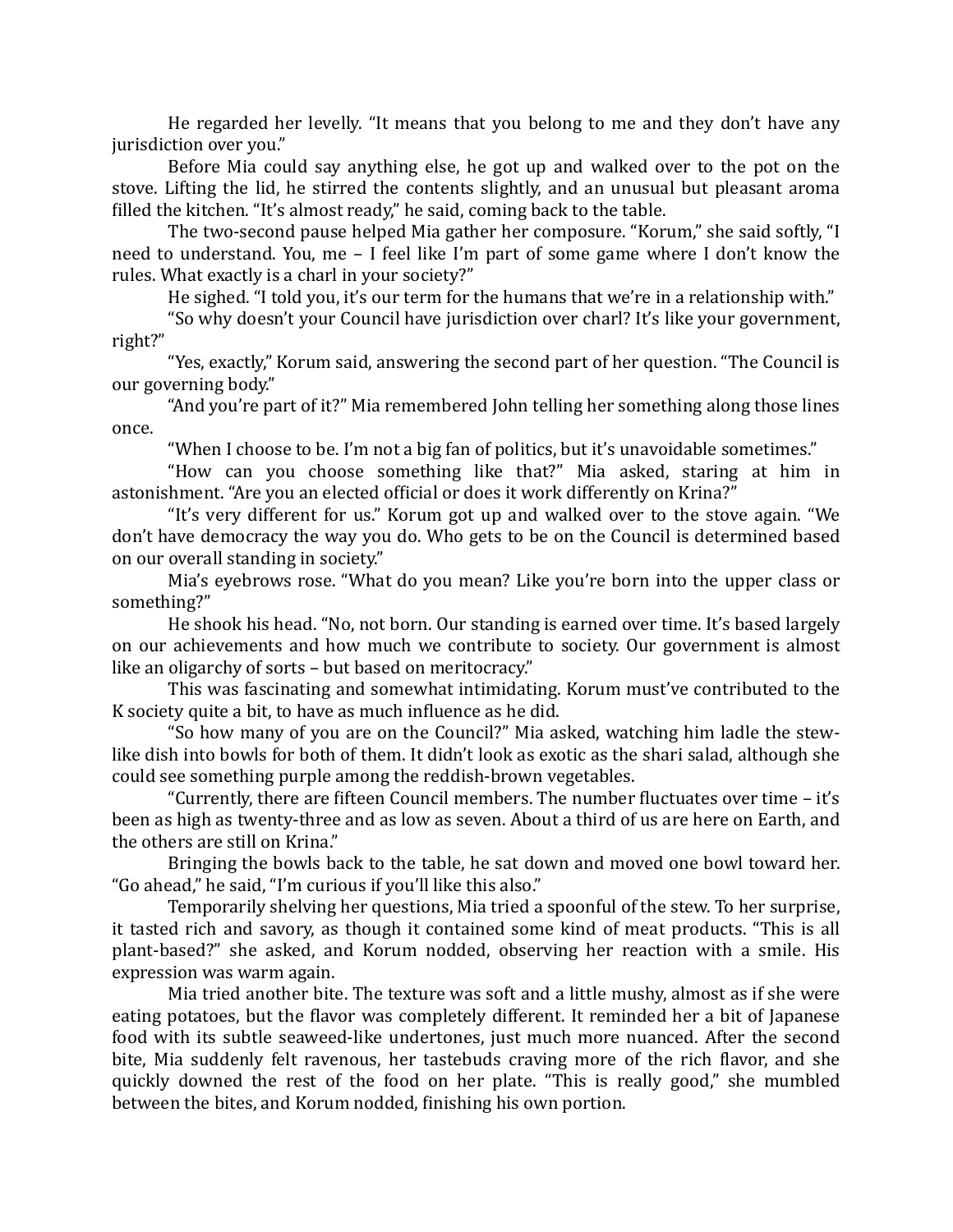After they were finished, he repeated the process with the dishes, bringing them toward the wall and letting the house take care of cleaning them. Mia observed him carefully, taking note of his exact actions. It didn't seem difficult, the technology even more intuitive than some of the newer iPads, and she hoped she remembered how to do it if she ever needed to clean the dishes herself.

"Thank you - that was delicious," she said when Korum was done.

"You're welcome," he replied casually, sitting back down at the table. The look on his face was amused and slightly mocking, as if he suspected exactly what she was going to say next.

Mia's temper began to simmer again, and she decided not to disappoint him. "So why are charl not within the Council's jurisdiction?" she asked him stubbornly.

"Because that's the way it's always been, Mia," he replied softly. "Because humans are only accepted in Krinar society on those terms - as belonging to one of us. The only exception are those like Dana, who choose to leave their former life behind in order to become pleasure givers on Krina. So you see, my sweet, the Council cannot go to you directly; they have to go through me because, under Krinar law, you're mine."

Mia sucked in her breath, feeling like there was insufficient air in the room. "So I was right," she said quietly. "The Resistance didn't lie to me - you did."

He leaned toward her, his eyes turning a deeper shade of gold. "They did lie to you. A charl is not a pleasure slave, or whatever it was they told you. It's very rare for us to have a charl, and when we do  $-$  these are genuine and caring relationships."

"How can a genuine and caring relationship exist when the two people are not considered equals in your society?" she asked bitterly.

He laughed, looking genuinely amused. "Those types of relationships exist all the time, Mia. Just look at your human society. Are you going to tell me that you don't care for your children, your teenagers, or even your pets? Not to mention that your so-called developed nations have only recently accepted the idea of women's rights, while many regions of Earth still don't -"

"Is that what I am to you? A pet?" Her stomach churned as she waited for his answer.

He shook his head, looking at her intently. "No, Mia, you're not a pet. You're a twentyone-year-old human girl who still has quite a bit of growing up to do. I wish I could leave you alone, so you could meet someone like that pretty boy from the club -"

He was talking about Peter, Mia realized, surprised.

"- but I can't."

Getting up, he walked around the table and sat down on a chair next to her. Raising his hand, he gently stroked her cheek while Mia stared at him, unable to look away from the golden heat in his eyes. "You've gotten under my skin," he said softly, "and now I want you, in ways that I never thought were possible. I know you still have a lot to learn about me, about your new home here, and I will do my best to make things easier for you, to help you with your adjustment. But you need to stop worrying so much and fighting me at every